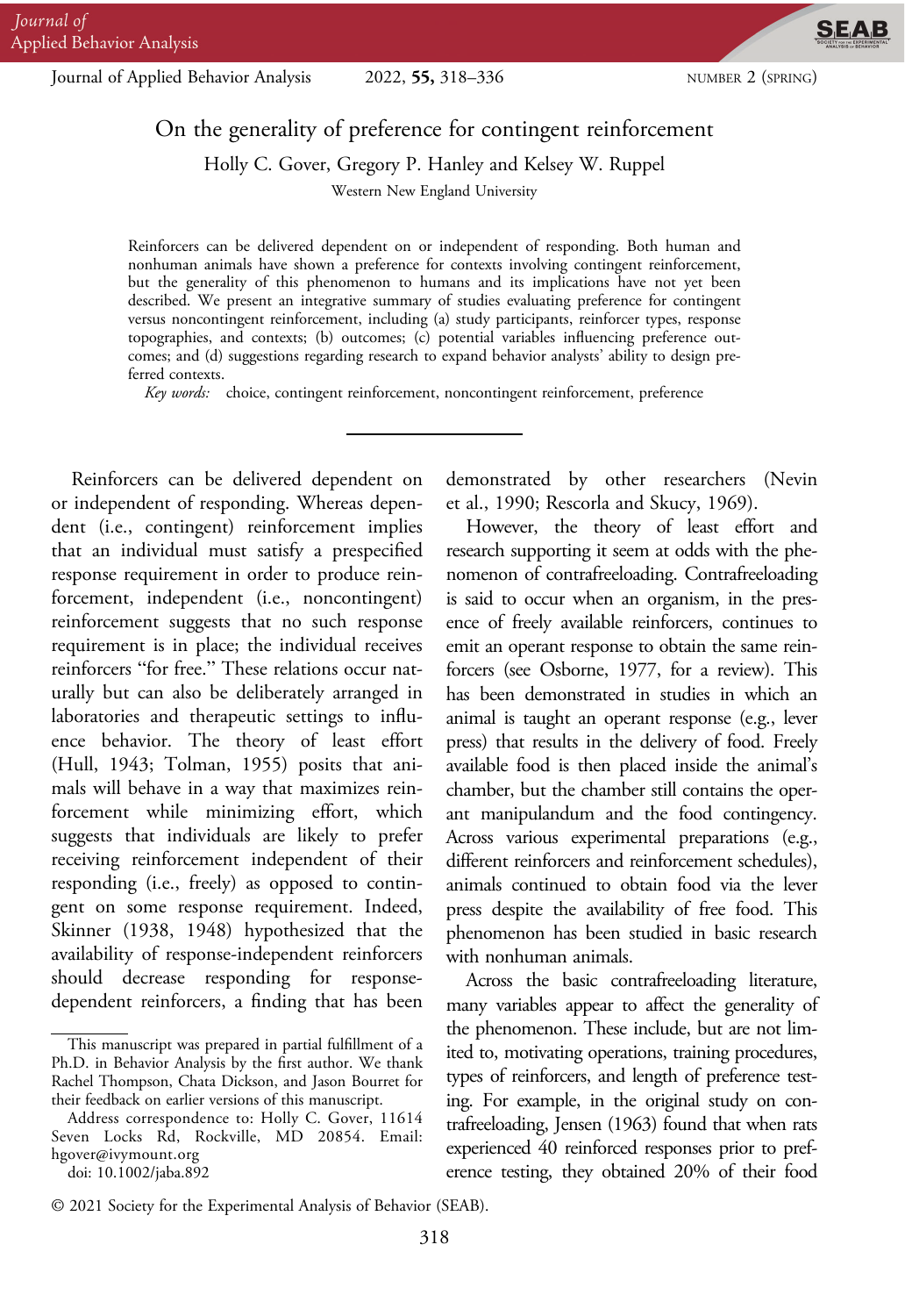via a lever press. When they experienced 1,280 reinforced responses, they subsequently obtained 75% of their food via a lever press. A longer history with response-dependent reinforcement may seemingly influence preference for that reinforcement contingency. Tarte and Snyder (1973) also found that pretesting history had an effect on preference in nonhuman animals. When rats were given equal histories with respect to responseindependent and -dependent responding, they subsequently obtained 15%-20% of their food via a lever press. When the rats were given more experience with the response-dependent contingency, that is, exposed to three free-choice sessions and six sessions of lever pressing sessions, the rats subsequently obtained 72% of their food via lever press.

Singh (1970), Singh and Query (1971), and Tarte (1981) extended this line of research to humans and replicated findings by showing a preference for obtaining tangibles via lever pressing rather than independent of lever pressing. These early translational studies suggested that there may be generality to the contrafreeloading phenomenon across species. However, to our knowledge, no reviews have investigated the scope and generality of this phenomenon among humans. It is therefore unknown the extent to which there may or may not be a preference for contingent reinforcement among humans.

Given the fundamental reliance on arranging reinforcement contingencies by applied behavior analysts, general preference outcome information could be useful to practitioners. Behavior analysts are often tasked with treating the problem behavior of individuals. Following functional analyses, two common treatment options are differential reinforcement of alternative behavior and noncontingent reinforcement (Hagopian et al., 2013). These treatments are often found to be equally efficacious (e.g., Hanley et al., 1997). Thus, measures beyond efficacy, such as client preference for reinforcement schedules, may need to be considered for treatment selection.

In addition to revealing preferences for contingent or noncontingent reinforcement among humans, the purpose of this review is to describe studies that have evaluated human preference for contingent and noncontingent reinforcement in order to provide an integrative summary of (a) study participants, reinforcer types, response topographies, and contexts included in these preference analyses; (b) outcomes; (c) potential variables affecting preference outcomes; and (d) suggestions regarding research to expand behavior analysts' ability to design preferred contexts.

## Method

## Article Identification and Selection

To document our search process, we used the Preferred Reporting Items for Systematic Reviews and Meta-Analyses (PRISMA) guidelines (Liberati et al., 2009). This process is illustrated in Figure 1, which depicts the number of articles identified, the number of articles excluded and reasons for exclusion, and the final number of articles included. We began the search by using *PsycInfo* with the following search words: (a) preference for contingencies, (b) choice  $+$  contingent  $+$  noncontingent, (c) preference  $+$  contingent  $+$  noncontingent, preference + differential reinforcement + noncontingent reinforcement, and (d) contrafreeloading. All titles and abstracts were screened from this initial search for apparent inclusion. In addition, the reference sections of articles meeting the inclusion criteria were searched, and papers citing the included articles were reviewed for relevance. Articles that appeared to meet inclusion criteria were read in full to confirm inclusion. Articles were included that measured a preference for contingent and noncontingent reinforcement by humans experiencing those conditions, and that met the following criteria: (a) the two conditions were concurrently available, and (b) reinforcer quality was programmed to be similar across both conditions.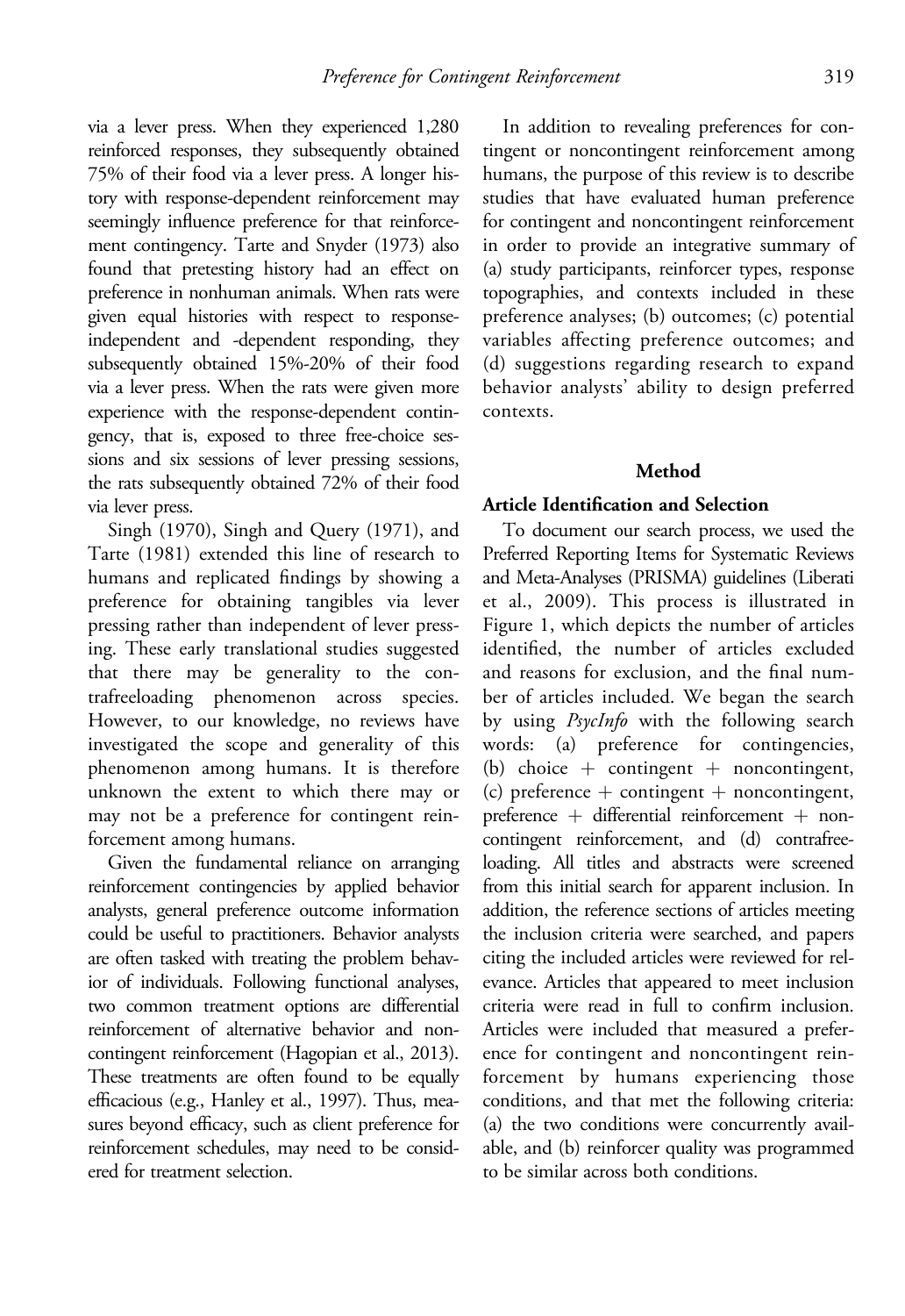



We excluded articles that were duplicates, did not compare contingent and noncontingent reinforcement conditions, did not assess preference

for either contingency, or that were not empirical evaluations (e.g., discussion papers). We also excluded articles that measured caregiver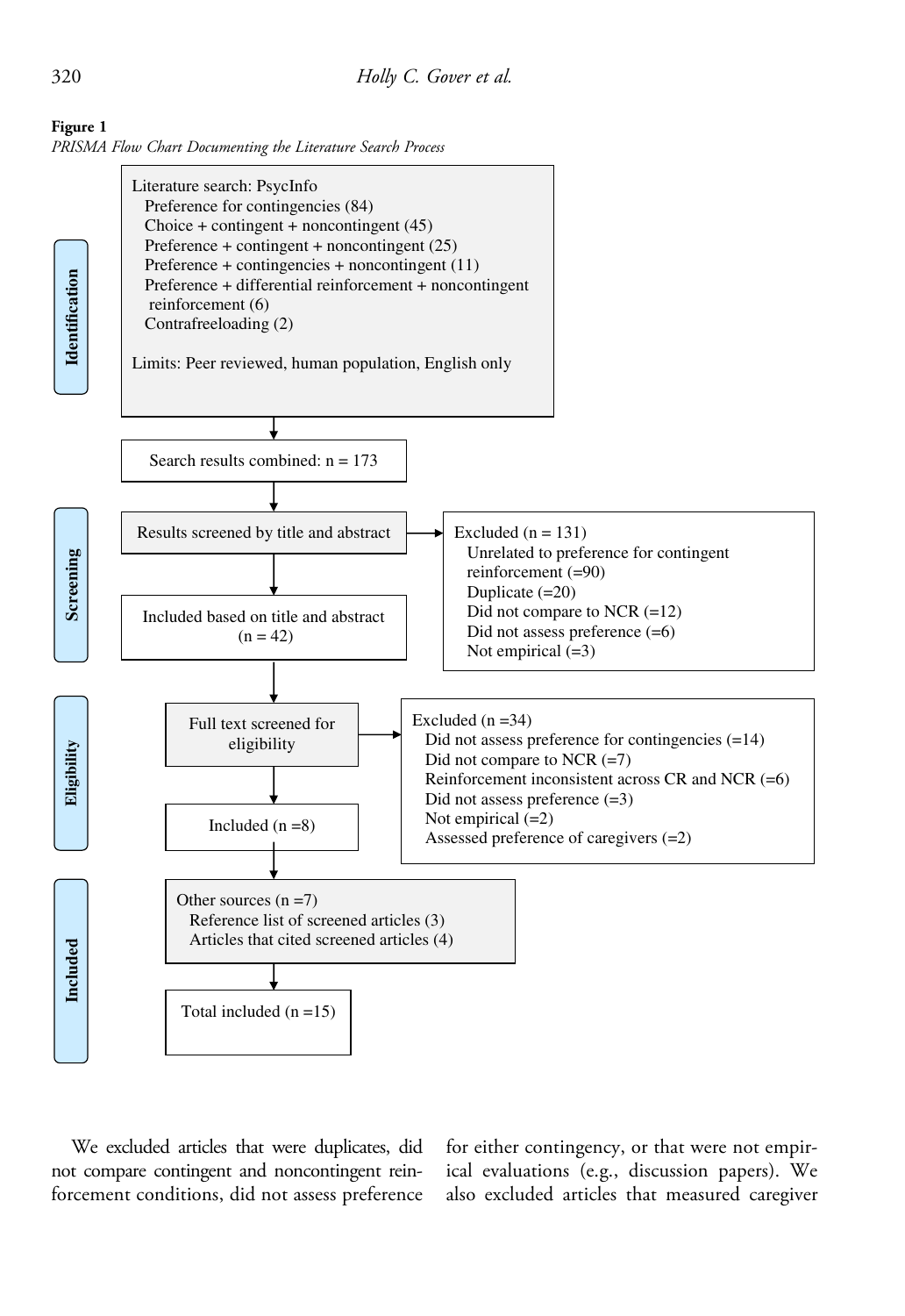preference only, that measured preference using qualitatively different reinforcers across conditions, or that evaluated preference after schedule thinning.

## Coding

Articles were read in full to code for the following variables: participant demographics, type of programmed reinforcers, type of response(s) required in contingent reinforcement, method for determining preference and number of selection opportunities for participants, control option and type, the reinforcer delivery schedule in the noncontingent condition, yoking procedures, and the percentage of responding allocated to contingent reinforcement.

We coded age and diagnoses for participant demographics. The type of programmed reinforcers, responses required in contingent reinforcement, number of selections, and control option type were obtained from the Method section of each article as the authors reported them. We coded the method for determining preference as either a concurrent chains or a concurrent operants arrangement based on the authors' description of their preparations. We coded the reinforcement delivery schedule in the noncontingent condition as either continuous or time-based; if time-based, we coded if the delivery was yoked to that of the contingent condition using frequency-, temporal-, or duration-based yoking procedures.

## Evaluating Preference for Contingent Reinforcement

A preference measure, in the form of percentage of responding allocated to contingent reinforcement, was calculated for each participant or group of participants. The calculation differed depending on the dependent variable, which included number of selections of a schedule, duration of time allocated to a schedule, and the number of reinforcers collected from a schedule. Studies either reported

single-subject or aggregated participant data. If the study presented individual data sets, the measures from the last five trials or sessions (when available) were used to calculate a percentage allocation of responding to contingent reinforcement relative to noncontingent reinforcement. This data sampling method has precedent in the single-subject literature (Hagopian et al., 1998; Iwata et al., 1994) to allow time for the learner's behavior to conform to the contingencies in place. If the study presented responding as a percentage of allocation to contingent reinforcement, the percentages associated with the last five trials or sessions were averaged. If the study employed a concurrent-chains arrangement to assess preference and reported number of selections, the number of selections of contingent reinforcement in the last five trials was divided by five. If the value of the data points was not clear, data extraction software (GetData Graph Digitizer version 2.26.0.20) was used to obtain the exact value of the data points, and the percentage was calculated thereafter. When it was not possible to extract the data from the last five trials or sessions (e.g., one study reported overall selections for each condition per participant in a table), the overall average was calculated, or the percent of allocation provided by the authors was used. This was the case for one study that reported individual data (Stangeland et al., 2012) and all of the studies reporting aggregated data.

We considered a preference for contingent reinforcement to be shown if 60% of responding or more was allocated to contingent reinforcement. We considered no preference to be shown if responding was between 41% and 59%, and a preference for noncontingent reinforcement to be shown if 40% or less responding was allocated to contingent reinforcement (i.e., if 60% or more of responding was allocated to noncontingent reinforcement). Most basic studies on contrafreeloading determined preference if the proportion of food obtained from a given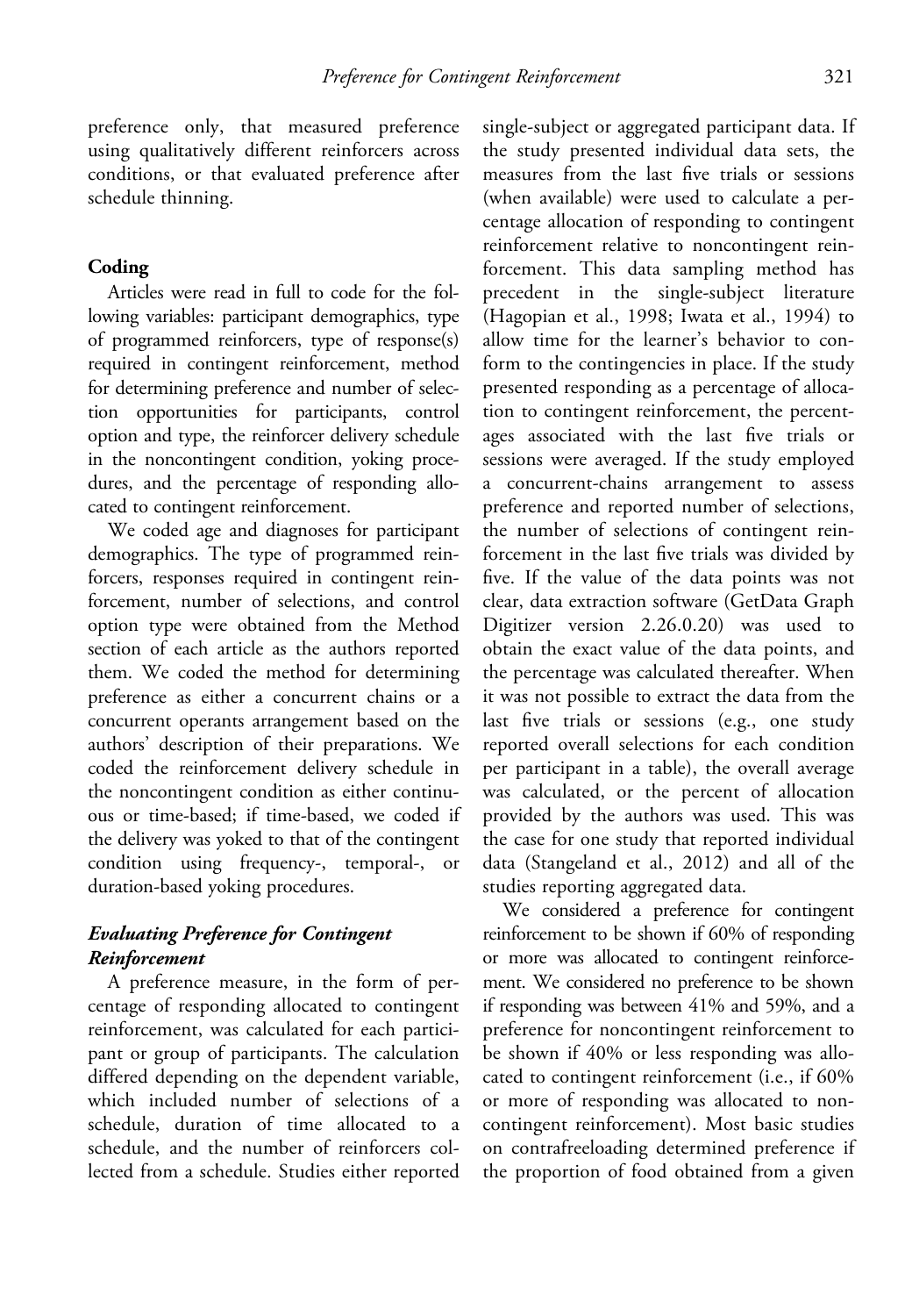source exceeded 51% of total food obtained (Osborne, 1977). We took a more conservative route when determining preferences which also allowed us to examine potential cases in which participants' responding indicated indifference.

## Statistical Analyses

Point biserial correlations and independent sample t-tests were calculated between and reported for the percentage allocation to contingent reinforcement and (a) method of determining preference (i.e., concurrent-chains or concurrent operant arrangements), (b) type of reinforcer arrangement in the noncontingent condition (i.e., continuous or time-based), and (c) if the studies yoked the delivery of reinforcers during the noncontingent reinforcement condition to that of the contingent reinforcement condition. Given the heterogeneity of the experimental preparations used to evaluate preference in the current study, we do not believe this review can identify singular variables for preference. Thus, as an extra level of analysis, these correlation coefficients were conducted to highlight potential influences from the experimental preparations on preference.

A point biserial correlation is a statistic used to determine the correlation between a continuous measure (e.g., percentage of responding allocated to contingent reinforcement) and a dichotomous measure (e.g., concurrent-chain vs. concurrent-operants arrangement). Point biserial correlation coefficients were calculated by entering the percent of responding allocated to contingent reinforcement, assigning a binary number (0 or 1) to each of the variables listed above, and calculating the coefficient using a formula through Excel.

A t-test is used to determine whether it is likely that between-group differences could have happened by chance. We calculated  $t$ -tests by entering the percent of responding allocated to contingent reinforcement, grouping these

percentages by the variables listed above, and calculated using a formula through Excel.

### Interrater Agreement

Interrater agreement was measured by having a second, independent rater code 20% of the articles (Hausman et al., 2021; Kratochwill et al., 2010) meeting the inclusion criteria for the variables described above; these articles were selected at random. An agreement was scored if both raters coded an item identically (e.g., both coded "concurrent-chains" as the method for determining preference). The coder recorded the exact variable for participant demographics (i.e., age and diagnosis) and was provided with categories to select from for the following variables: reinforcer type, response required in contingent reinforcement, and method for determining preference. Some variables were coded in a binary fashion (i.e., concurrent chains vs. concurrent operants) and others had more selections; for example, with reinforcer type, the coder selected among access to a location, completion of task, edibles, stereotypy, social attention, tangibles, and visual stimulation.

Interrater agreement was calculated by dividing the number of agreements by the total number of agreements plus disagreements and multiplying by 100. Interrater agreement across all variables was 100%.

#### Results

We identified 15 articles for inclusion. Eight articles reported data for individual participants and seven articles reported aggregated data across participants, which resulted in 32 individual data sets and 15 aggregated data sets comprised of 694 participants, for a total of 726 participants.

The experimental question of whether individuals prefer to receive reinforcers contingent on some response appeared across the applied to translational continuum (Moore & Cooper, 2003). Some authors aimed to specifically study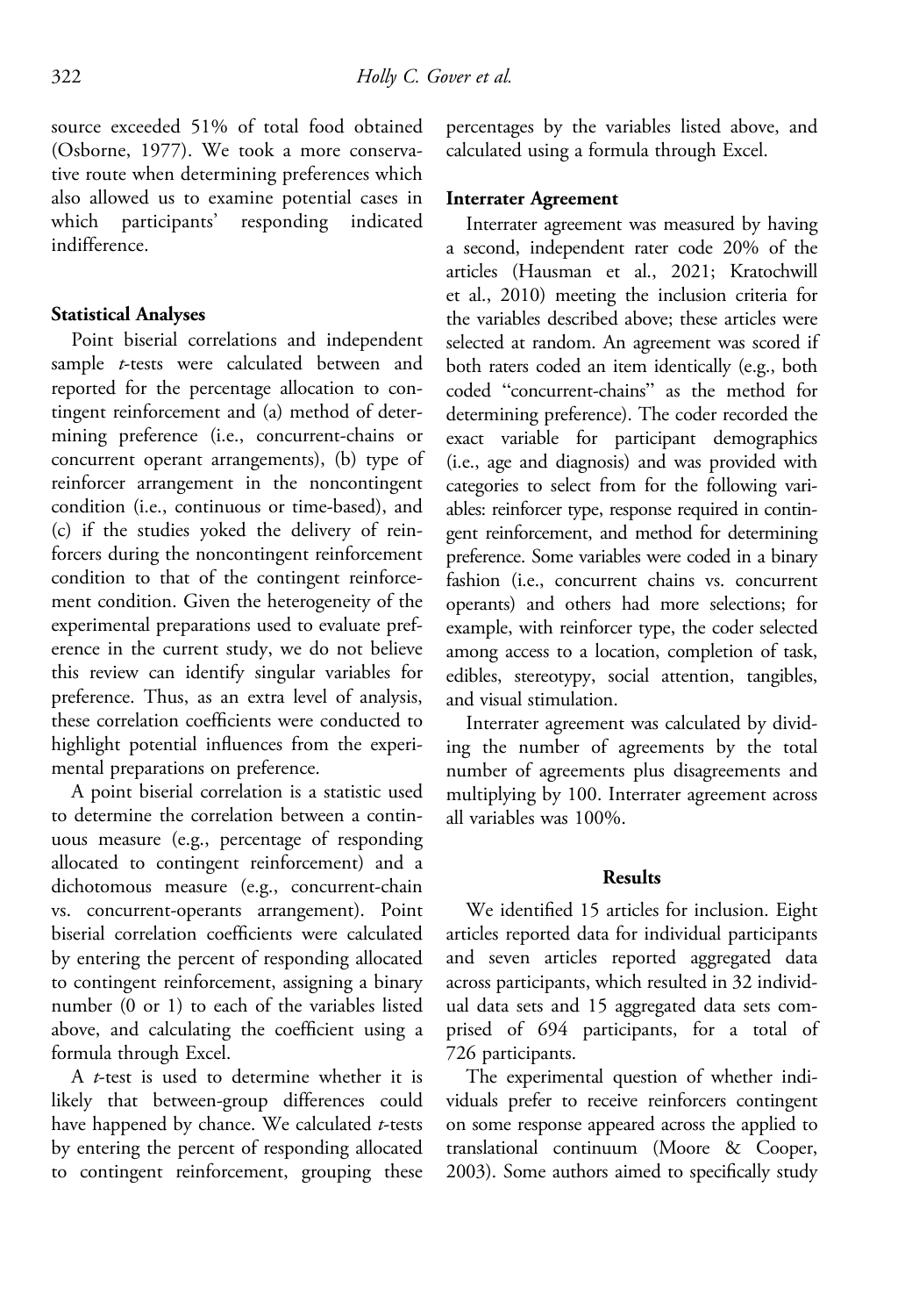the contrafreeloading phenomenon with humans within translational models. For example, Singh (1970) measured the amount of marbles children received on a time-based schedule or via a lever press. For others, understanding the phenomenon of the preference for contingent reinforcement was often not the primary goal; instead, preference analyses including contingent and noncontingent reinforcement schedules were conducted while attempting to answer other experimental questions. For example, Lepper et al. (2013) evaluated children's preferences for their own treatments aimed to increase vocalizations, stimulus–stimulus pairing, and operant discrimination training.

### Preference Outcomes

Figure 2

A summary of the percentage of response allocation to contingent reinforcement across individual and aggregated data sets is depicted in Figure 2. Each bar represents either the responding of an individual participant, represented by the thin bars, or the average responding across a group of participants, represented by the thicker bars. Overall, these studies reveal a general tendency for individuals to prefer contingent reinforcement relative to noncontingent reinforcement. Of the 32 individual and 15 aggregated data sets, 72% (23/32) and 53% (8/15) indicated a preference for contingent reinforcement. By contrast, 3% (1/32) and 20% (3/15) indicated a preference for noncontingent reinforcement.

#### Participant Demographics

Participant characteristics and experimental preparations are listed in Tables 1 and 2. Most of the individual data sets were produced with children (74%) who had a diagnosis of a developmental or intellectual disability (75%). By contrast, of the aggregated data sets, 40% of



Note. Horizontal, dashed lines represent the percentages for preferred  $(> 60\%)$  and nonpreferred distinctions  $(< 40\%)$ .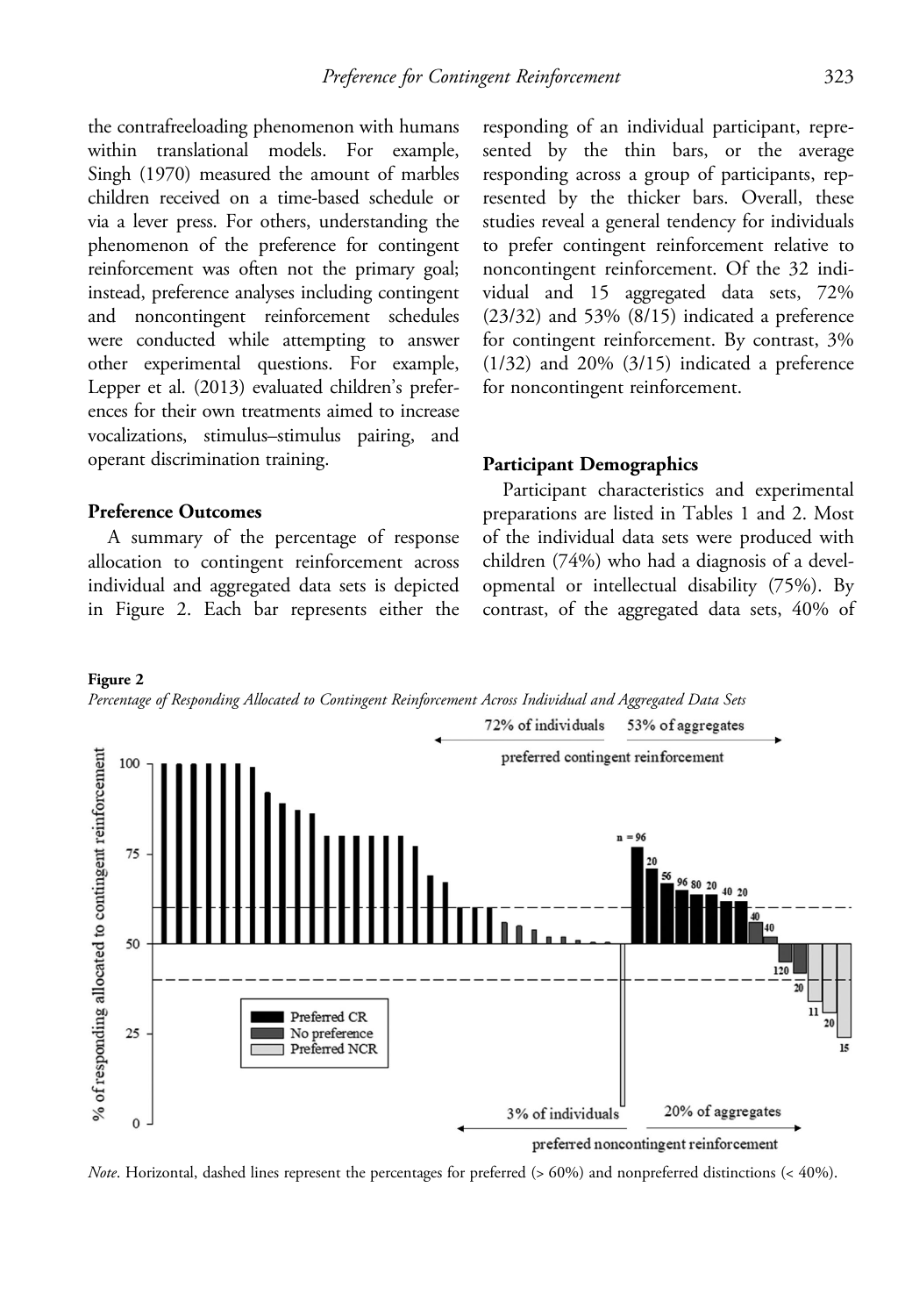Table 2

#### Table 1

Summary of Variables Coded Across Individuals

Summary of Variables Coded Across Aggregated Data Sets

| Variable                                       | Number (%) of<br>participants |
|------------------------------------------------|-------------------------------|
| Diagnosis ( $n = 32$ )                         |                               |
| Autism                                         | 11 (34)                       |
| Intellectual disability (ID)                   | 9(28)                         |
| Typically Developing                           | 8(25)                         |
| Autism and seizure disorder                    | 1(3)                          |
| Cerebral palsy and seizure disorder            | 1(3)                          |
| ID, CP, epilepsy                               | 1(3)                          |
| Mild ID, ADD, ODD, Seizure Disorder            | 1(3)                          |
| Age $(n = 23)^{a}$                             |                               |
| Child (1 to 12 years old)                      | 17 (74)                       |
| Adolescent (13 to 17 years old)                | 4 (17)                        |
| Adult (> 18 years old)                         | 2(9)                          |
| Reinforcer Type ( $n = 32$ )                   |                               |
| Stereotypy                                     | 18 (56)                       |
| Social attention                               | 10(31)                        |
| Edibles                                        | 2(6)                          |
| Tangibles (toys)                               | 1(3)                          |
| Access to a location                           | 1(3)                          |
| Response required in CR ( $n = 32$ )           |                               |
| Participant's own stereotypy                   | 13 (41)                       |
| <b>Functional Communication Response</b>       | 10(31)                        |
| Leisure skills                                 | 4(13)                         |
| Raise arms                                     | 3(9)                          |
| Using walker                                   | 1(3)                          |
| Vocational skills                              | 1(3)                          |
| Method for determining preference ( $n = 32$ ) |                               |
| Concurrent-chains arrangement                  | 19 (59)                       |
| Concurrent operant arrangement                 | 13 (41)                       |

 $n^a n = 23$  for individual data sets, Buyer et al. only reported a range of ages across groups.

participants were over the age of 18 and a diagnosis was never reported for any participant.

## Procedural Details

Although all studies included in this review evaluated preference for contingent or noncontingent reinforcement, the way the question was asked varied considerably.

## Type of Preference Analysis

The reviewed studies employed either a concurrent-chains or concurrent-operant arrangement to evaluate preference for the reinforcement schedules. In a concurrent-chains arrangement (Catania, 1963; Herrnstein, 1961), an individual

|                                   | Number (%) of<br>participants |
|-----------------------------------|-------------------------------|
| Variable                          | $(n = 694)$                   |
| Diagnosis                         |                               |
| Not reported                      | 694 (100)                     |
| Age                               |                               |
| Infant $(< 1$ year old)           | 26 (4)                        |
| Child (1 to 12 years old)         | 272 (39)                      |
| Adolescent (13 to 17 years old)   | 120 (17)                      |
| Adult (> 18 years old)            | 276 (40)                      |
| Reinforcer                        |                               |
| Tangibles                         | 432 (62)                      |
| Completion of task                | 196 (28)                      |
| Edibles                           | 40 (6)                        |
| <b>Visual Stimulation</b>         | 26(4)                         |
| Response required in CR           |                               |
| Lever press                       | 652 (94)                      |
| Academic task                     | 20(3)                         |
| Leisure skills                    | 20(3)                         |
| Method for determining preference |                               |
| Concurrent-chains arrangement     | 236 (34)                      |
| Concurrent operant arrangement    | 458 (66)                      |

*Note.*  $CR =$  contingent reinforcement.

first responds to a stimulus—an *initial link* from among two or more stimuli associated with concurrently available schedules of reinforcement. The individual then experiences only the selected schedule called the terminal link, which serves as the reinforcer for responses in the initial link. Responding on the initial link is considered indicative of preference for that schedule. For example, in Slaton and Hanley (2016), children first selected a schedule-correlated stimulus (different colored pieces of paper). After selecting, the child then experienced the selected schedule. In a concurrent-operants arrangement, two schedules of reinforcement are continuously and concurrently available. This arrangement does not include an initial link selection. An individual can typically switch back and forth among the schedules at any time and response allocation to a schedule is considered indicative of a preference. For example, in Stangeland et al. (2012), a room was divided into two halves using tape on the floor. On one side, a child could experience a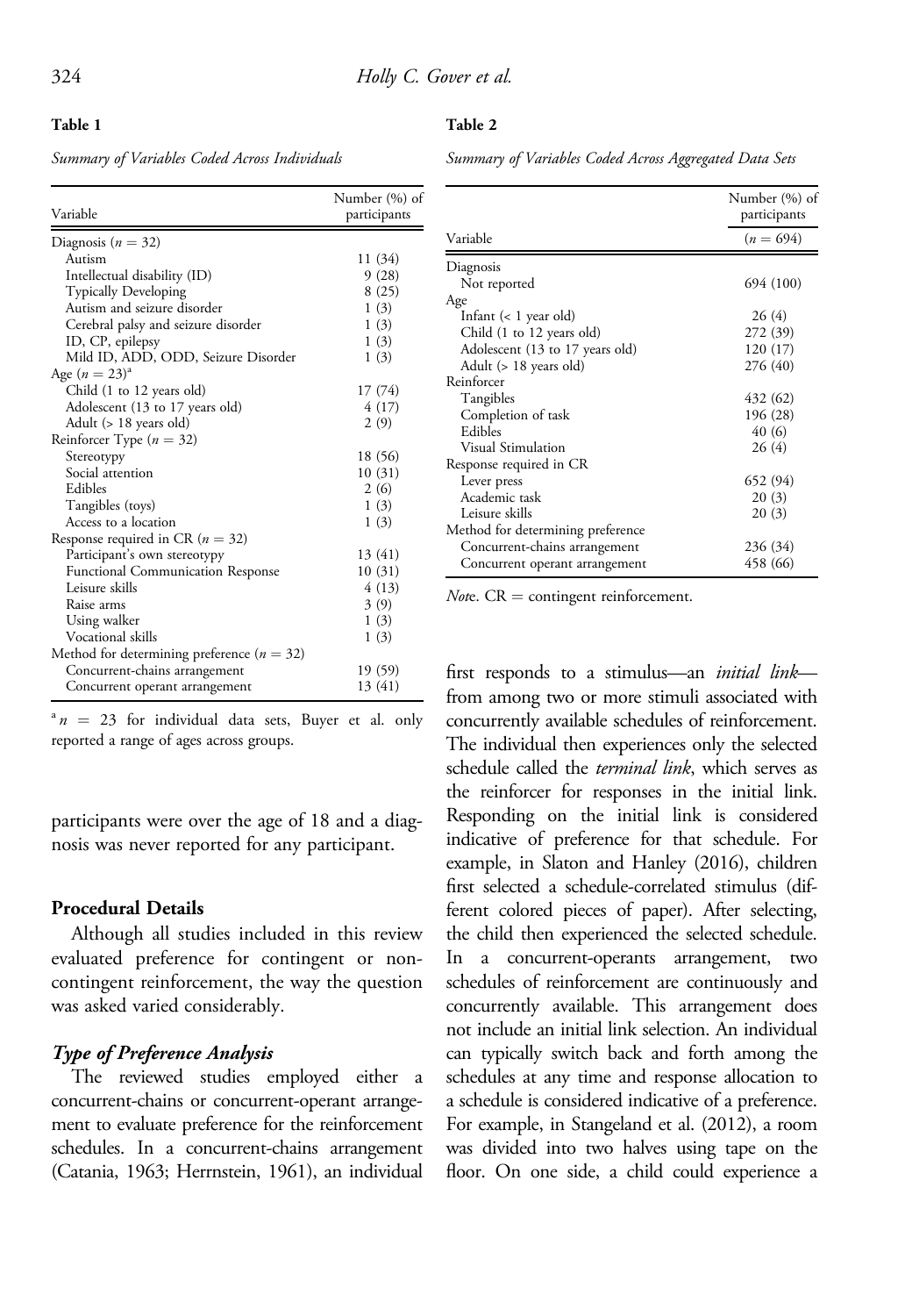contingent schedule of reinforcement and on the other a noncontingent schedule, and the child was free to move back and forth between the halves of the room.

There is a greater degree of inference required with a concurrent-operants arrangement, because the unit of measurement for preference is responding on a particular schedule and responding among two different schedules can be confounded by the rate of responding associated with each schedule of reinforcement (Herrnstein & Heyman, 1979). That is, responding on a schedule may not be indicative of a preference but rather indicative of the pattern of responding that that schedule selects. In a concurrent-chains arrangement, by contrast, the response with which preference is measured is separate from the schedule itself. Thus, the preference outcomes yielded from a concurrent-chains arrangement may be a stronger indicator of schedule preferences (Catania, 1992; Hanley et al., 1997).

Six of eight studies depicting individual data sets and three of seven studies depicting aggregated data sets employed a concurrentchains arrangement, with the remaining six studies employing a concurrent-operant arrangement. A point biserial correlation was computed with the individual data sets to assess the relationship between a preference for contingent reinforcement and the type of preference analysis employed. Overall, there was a moderate positive correlation between the two variables  $(r = .527, p < .001)$ . An independent samples t-test was also conducted with the individual data sets. There was a significant difference in the scores for concurrent chains ( $M = 83.5$ ,  $SD = 16.2$ ) compared to concurrent operant  $(M = 60.5,$  $SD = 21.9$ ,  $t(30) = 3.4$ ,  $p = .001$ ;  $d = 1.2$ . Individuals were more likely to select and then experience contingent reinforcement when a concurrent-chains schedule, rather than a concurrent-operants arrangement, was employed.

## Programmed Reinforcers

Across the individual data sets, reinforcers included access to the participants' own stereotypy, social attention, food items, toys, and access to a location. Across the aggregated data sets, reinforcers included tangibles (i.e., coins and marbles), the opportunity to complete a task, food items, and visual stimulation in the form of cartoon pictures. Because these studies spanned the continuum of translational to applied, some of the reinforcers could be considered arbitrary in that there was little social significance in the selection of the reinforcers. That is, it is unclear how valuable the stimuli used as reinforcers were to the participants across studies. For example, in Singh (1970), Singh and Tarte (1971), and Tarte (1981) students received marbles or coins contingent on a lever press, and it was never reported if these items were preferred by the children. This type of reinforcement arrangement contrasts with Hanley et al. (1997), in which adult attention was first identified as a reinforcer for severe problem behavior and subsequently delivered contingent on a functional communication response. Given that the reinforcing efficacy of a stimulus may affect schedule selection (Osborne, 1977), there were likely different motivational variables influencing outcomes across the studies.

Reinforcer availability in the noncontingent condition was not consistent across studies, and the varying arrangements could have affected preference for either schedule. Reinforcers in the noncontingent condition were either continuously available or provided intermittently via a time-based schedule. Three studies depicting individual data sets provided continuous access to the reinforcer in the noncontingent condition. Buyer et al. (1987), Stangeland et al. (2012), and Potter et al. (2013) allowed the participants to engage freely in stereotypy during the noncontingent condition without interference from the experimenter. Three sets of authors provided the reinforcer on a time-based schedule that was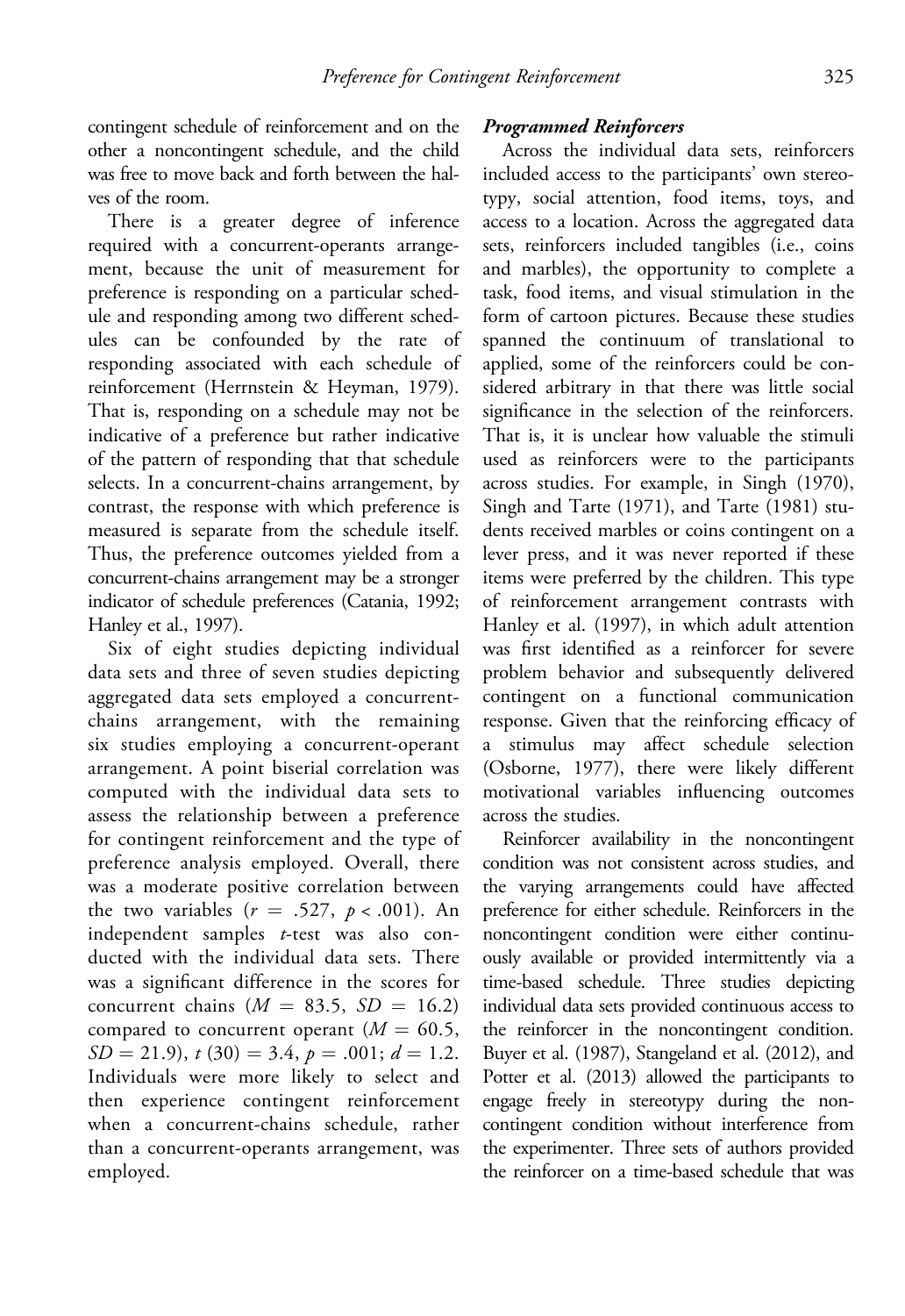yoked to the schedule in the contingent condition. Hanley et al. (1999) and Luczynksi and Hanley (2009) yoked both the frequency, quality, and the temporal distribution of the delivery of adult attention to that of the schedule in the contingent reinforcement condition. In Slaton et al. (2016), in the multiple schedule, the reinforcer was delivered after a period of time that was yoked to the duration of the response requirement in the chained schedule, and the set durations were presented in the same order as in the chained schedule (durations varied depending how long it took the participant to complete the required chain).

Two studies delivered the reinforcer in the noncontingent condition on a time-based schedule that was not yoked to that of the contingent condition. In Lepper et al. (2013), during the noncontingent condition, the experimenters provided a tangible item after the therapist emitted the target speech sound three times (e.g., "goo, goo, goo"). During the contingent condition, the item was delivered after the child raised their arms in response to the target speech sound (e.g., "goo"). Therefore, there likely was a longer delay to reinforcement during the contingent condition if the child took longer to emit the response. As an example, in Hanley et al. (1999), a participant had the choice between a staff member pushing him in a wheelchair to a location or reaching the location by self-propelling using a walker. There was a longer delay to reinforcement during the contingent condition in which the participant self-propelled using the walker.

A point biserial correlation was calculated with the individual data sets to assess the relation between a preference for contingent reinforcement and manner of reinforcer delivery in the noncontingent condition. Overall, there was a moderate positive correlation between the two variables ( $r = .473$ ,  $p = .006$ ). An independent samples t-test was also conducted with individual data sets. There was a significant difference in the scores for studies that employed time-based reinforcement delivery  $(M = 83.1, SD = 15.2)$  compared to continuous reinforcement delivery  $(M = 62.6,$  $SD = 23.7$ ,  $t(30) = 2.939$ ,  $p = .006$ ;  $d = 1$ . When the reinforcer was delivered on an intermittent time-based schedule during the noncontingent condition, the individual was more likely to prefer contingent reinforcement.

### Response Requirement

There was a greater variety of responses required in the contingent reinforcement conditions across the individual data set studies than the aggregated data studies. The individual data set studies included the participants' own stereotypy, functional communication, leisure skills, raising arms, using a walker, and vocational skills. The two most prevalent responses were stereotypy, 41% of participants, and functional communication, 31% of participants. With the aggregated data sets, most of the responses were lever presses (94%). This is not surprising, as the aggregated data sets were all part of translational studies. Thus, a socially significant response was not necessary.

## Scientific Rigor of Studies

All studies included the necessary experimental procedures for valid inferences about preferences to be made; these procedures included, but were not limited to, direct measures of behavior, the use of appropriate experimental designs, and reliability of dependent variables (Kazdin, 2011; Kratochwill et al. 2010). Tables 3 and 4 summarize additional experimental design features and control tactics the studies employed. For example, seven of the 15 studies controlled for potential side biases by randomizing the position of initial links. Nevertheless, the strength of evidence for the inferences regarding preference for contingency varied across the studies, and studies utilizing fewer control tactics should be interpreted with caution. As an example, Stangeland et al. (2012), found that one participant preferred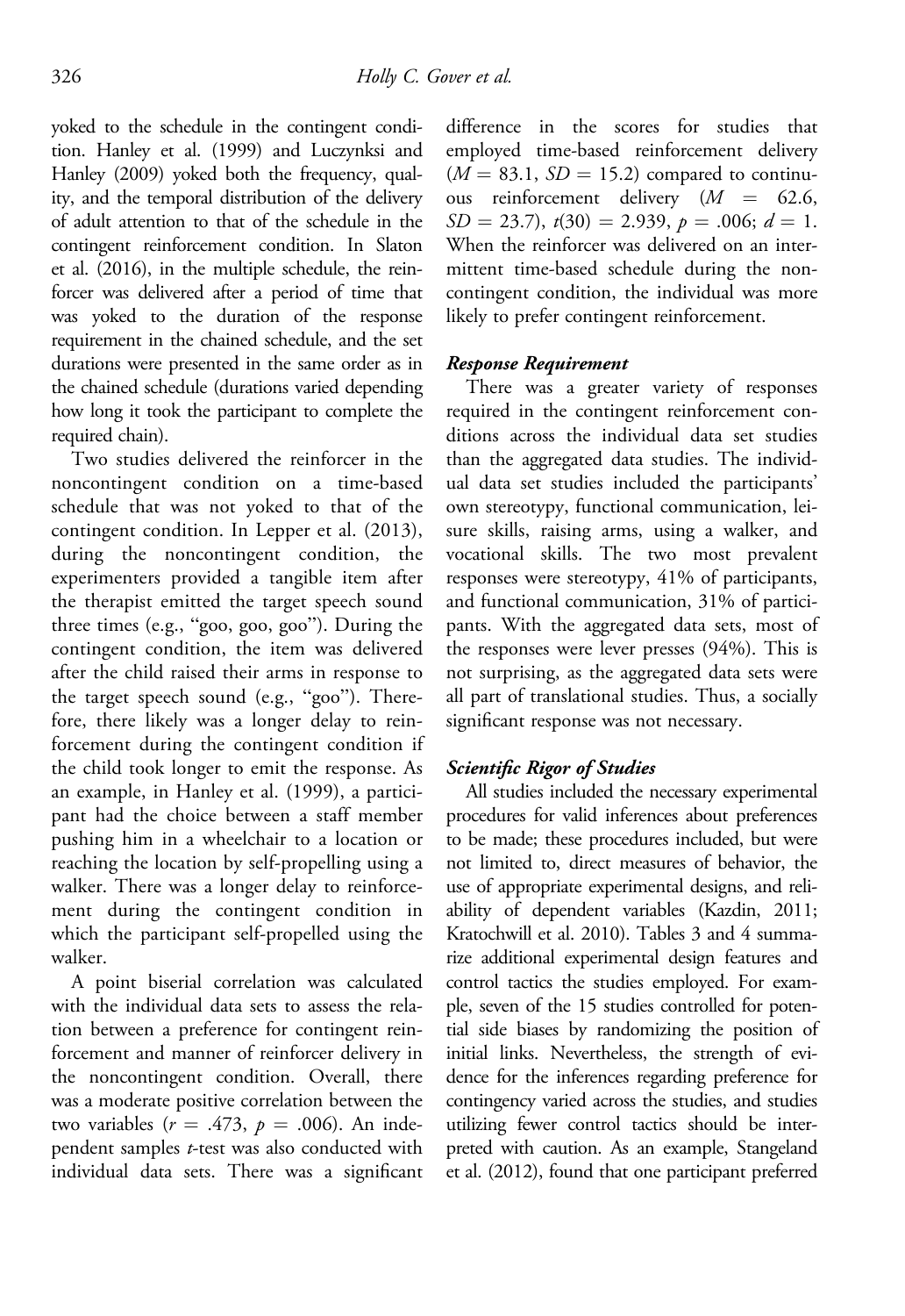| First Author (Year) | Noncontingent condition<br>Reinforcer Contingen<br>condition label<br>label                                        | $\geq$                                           | Exp design            | Stability Control |       | achieved condition measurement<br>Sufficient | Yoking procedures         | Additional control tactics                                                                                                                                                                          |
|---------------------|--------------------------------------------------------------------------------------------------------------------|--------------------------------------------------|-----------------------|-------------------|-------|----------------------------------------------|---------------------------|-----------------------------------------------------------------------------------------------------------------------------------------------------------------------------------------------------|
| Buyer (1987)*       | Child controlled rocking<br>Stereotypy<br>chair                                                                    | Frequency of choices for a<br>chair (by sitting) | Concurrent<br>operant | Unknown EXT       |       | Yes                                          | Frequency and<br>temporal | Prior exposure to conditions<br>Controlled for side biases                                                                                                                                          |
| Hanley (1997)       | Functional communication<br>Experimenter controlled<br>Time-based delivery<br>Social attention<br>rocking chair    | Number of initial link<br>selections             | Concurrent<br>chains  | Yes               | EXT   | Yes                                          |                           | Randomization of experimenter to<br>Experimenter positioned behind<br>Frequency and temporal Prior exposure to conditions<br>Integrity of IVs monitored<br>client during selections<br>each session |
| Hanley (1999)       | Self-manipulated walker<br>Access to location                                                                      | Number of initial link<br>selections             | Concurrent<br>chains* | Yes               | Alone | Yes                                          | None                      | Controlled for side biases<br>Controlled for side biases<br>Prior exposure                                                                                                                          |
| Lepper (2013)       | Wheelchair pushed by staff<br>Operant discrimination<br>Praise/edibles<br>training                                 | Number of initial link<br>selections             | Concurrent<br>chains  | Yes               | Play  | Yes                                          | None                      | Initial links confirmed to not be<br>preferred                                                                                                                                                      |
| Luczynski (2009)    | Stimulus-stimulus pairing<br>Functional communication<br>Time-based delivery<br>Social attention                   | Number of initial link<br>selections             | Concurrent<br>chains  | Yes               | EXT   | Yes                                          | Frequency and<br>temporal | Initial links confirmed to not be<br>Attention confirmed to be a<br>reinforcer<br>preferred                                                                                                         |
| (2013)<br>Potter    | Free access to stereotypy<br>Leisure skills<br>Stereotypy                                                          | Number of initial link<br>selections             | Concurrent<br>chains  | Yes               | EXT   | Yes                                          | None                      | Colors of initial links confirmed to<br>Controlled for color bias<br>Integrity of IV evaluated<br>Reversal design for 3/3<br>not be preferred<br>participants                                       |
| Slaton (2016)       | Leisure and vocational skills<br>Stereotypy                                                                        | Number of initial link<br>selections             | Concurrent<br>chains  | Yes               | EXT   | Yes                                          | Duration                  | Side bias controlled for<br>Reversal design for 1/2<br>participants                                                                                                                                 |
| Stangeland (2012)   | Experimenter manipulated<br>Child manipulated objects<br>Free access to stereotypy<br>Object stereotypy<br>objects | Percentage of time                               | Concurrent<br>operant | 2°                | None  | Yes                                          | None                      | Side bias controlled for                                                                                                                                                                            |

Details of Studies Included in Review Reporting Individuals' Results Details of Studies Included in Review Reporting Individuals' Results

Table 3

Note. Asterisk denotes studies in which the overall average was used to calculate the percent of allocation to contingent reinforcement. Note. Asterisk denotes studies in which the overall average was used to calculate the percent of allocation to contingent reinforcement.

 $\overline{\phantom{a}}$ 

# Preference for Contingent Reinforcement 327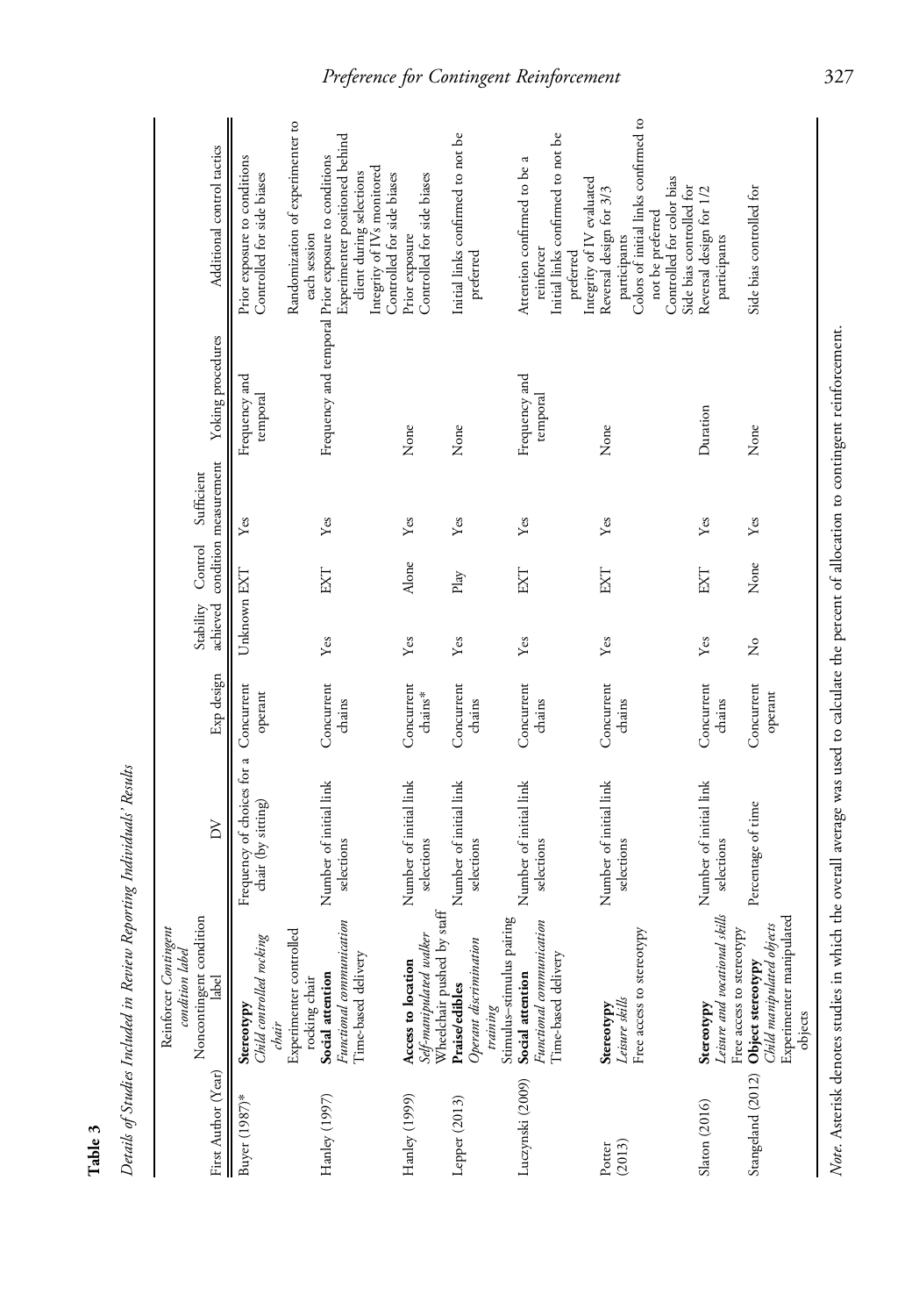| First Author       | Reinforcer                                                        |                                                                                                  |                      |                       |                      |                           |                      |                              |
|--------------------|-------------------------------------------------------------------|--------------------------------------------------------------------------------------------------|----------------------|-----------------------|----------------------|---------------------------|----------------------|------------------------------|
| (Year)             | label<br>Noncontingent condition<br>label<br>Contingent condition | $\geq$                                                                                           | Exp Design           | Stability<br>achieved | condition<br>Control | measurement<br>Sufficient | procedures<br>Yoking | Additional control tactic    |
| Makin (1982)*      | Visual stimulation                                                | Time in front of                                                                                 | Concurrent           |                       | None                 | No, 1                     | None                 |                              |
|                    | Time-based delivery<br>Lever press                                | screens                                                                                          | operant              |                       |                      | opportunity               |                      |                              |
| Navarro (2015)*    | Manual task completion<br>Not reported                            | Frequency of<br>selections                                                                       | Concurrent<br>chains |                       | None                 | Yes                       | Duration             | Side bias controlled for     |
|                    | Automatic task completion                                         |                                                                                                  |                      |                       |                      |                           |                      |                              |
| Osiurak $(2013)^*$ | Not reported                                                      | Frequency of                                                                                     | Concurrent           |                       | None                 | Yes                       | Duration             | Side bias controlled for     |
|                    | Automatic task completion<br>Manual task completion               | selections                                                                                       | chains               |                       |                      |                           |                      |                              |
| Singh (1970)*      | Tangibles                                                         | % of tangibles                                                                                   | Concurrent           |                       | None                 | No, 2                     | Frequency            | Prior exposure to conditions |
|                    | Lever press                                                       | obtained via                                                                                     | operant              |                       |                      | opportunities             |                      |                              |
|                    | Time-based delivery                                               | lever press                                                                                      |                      |                       |                      |                           |                      |                              |
| Singh (1971)*      | Tangibles                                                         | % of tangibles                                                                                   | Concurrent           |                       | None                 | No, 2                     | Frequency            | Prior exposure to conditions |
|                    |                                                                   | obtained via                                                                                     | operant              |                       |                      | opportunities             |                      |                              |
|                    | Lever press<br>Time-based delivery                                | working                                                                                          |                      |                       |                      |                           |                      |                              |
| Tarte (1981)*      | Tangibles                                                         | % of reward                                                                                      | Concurrent           |                       | None                 | Yes                       | Frequency            | 1                            |
|                    | Lever press                                                       | obtained via                                                                                     | operant              |                       |                      |                           |                      |                              |
|                    | Time-based delivery                                               | lever press                                                                                      |                      |                       |                      |                           |                      |                              |
| Winefield (1980)*  | Tangibles                                                         | Mean # of choices,                                                                               | Concurrent           |                       | None                 | Yes                       | Duration             |                              |
|                    | Accuracy of math problems!<br>different Lego forms                | mean number of                                                                                   | chains               |                       |                      |                           |                      |                              |
|                    |                                                                   | SR received                                                                                      |                      |                       |                      |                           |                      |                              |
|                    | required                                                          |                                                                                                  |                      |                       |                      |                           |                      |                              |
|                    | Accuracy or different                                             |                                                                                                  |                      |                       |                      |                           |                      |                              |
|                    | forms not required                                                |                                                                                                  |                      |                       |                      |                           |                      |                              |
|                    | Note. Asterisk denotes studies in which                           | the overall average was used to calculate the percent of allocation to contingent reinforcement. |                      |                       |                      |                           |                      |                              |

Details of Studies Included in Review Reporting Aggregated Results Details of Studies Included in Review Reporting Aggregated Results

Table 4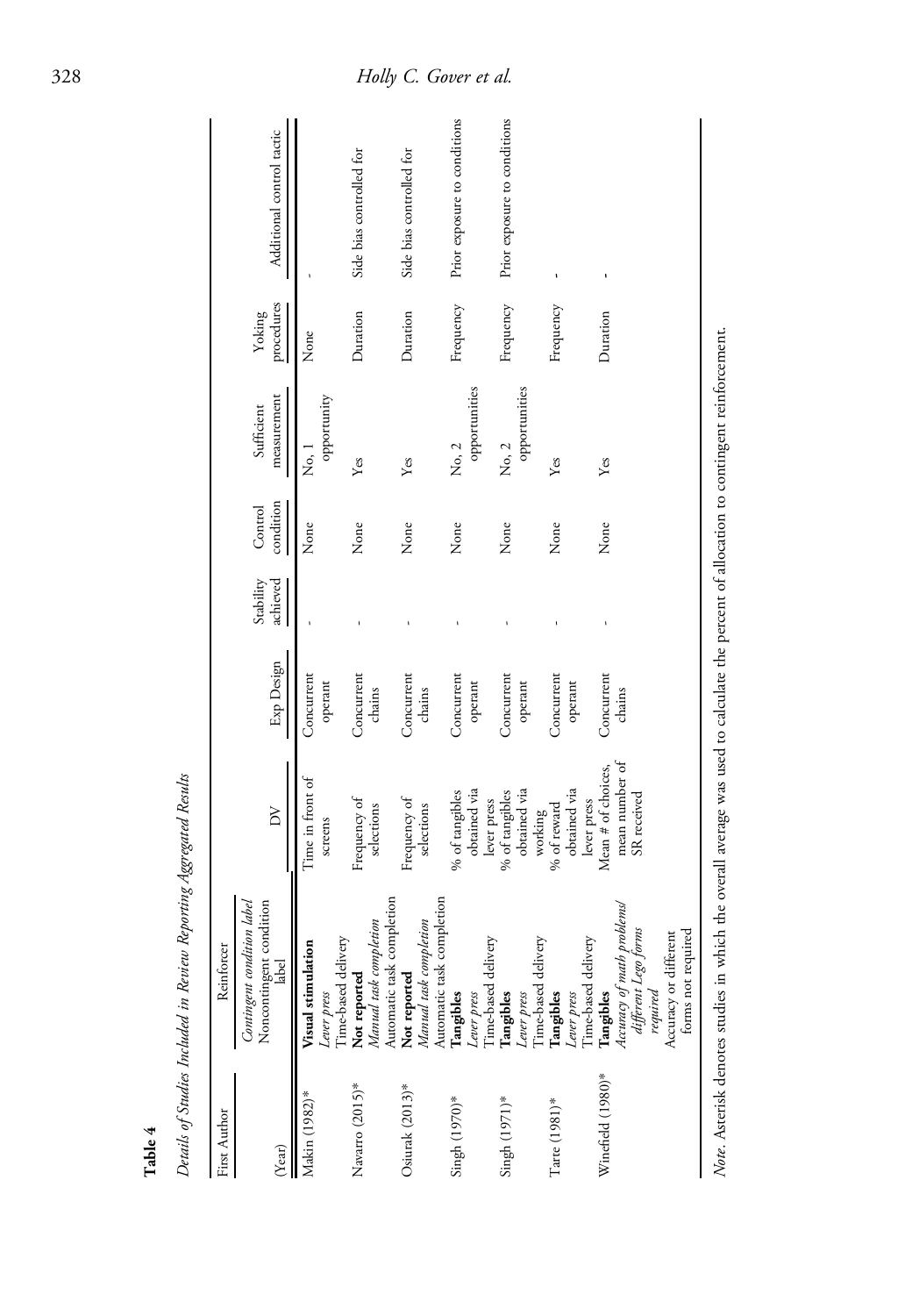

Percentage of Responding Allocated to Contingent Reinforcement with Concurrent Chains Arrangement Only (top panel) and Concurrent Chains Arrangements Plus the Use of a Control Condition (bottom panel)



Note. Horizontal, dashed lines represent the percentages for preferred (> 60%) and nonpreferred distinctions (< 40%).

contingent reinforcement and the other preferred noncontingent reinforcement. Although the authors controlled for a side bias by counterbalancing, they did not employ a concurrent -chains arrangement, a control condition, nor did they run their analyses until stability was achieved.

Nine studies employed a concurrent-chains arrangement, perhaps one of the most important control tactics when studying preference for schedules of reinforcement, because the unit of measurement for preference (i.e., the initial link selection) is separate from the schedule itself. The top panel of Figure 3 depicts data sets from only those studies employing a concurrent-chains arrangement. Under this more conservative lens, preference for contingent reinforcement increased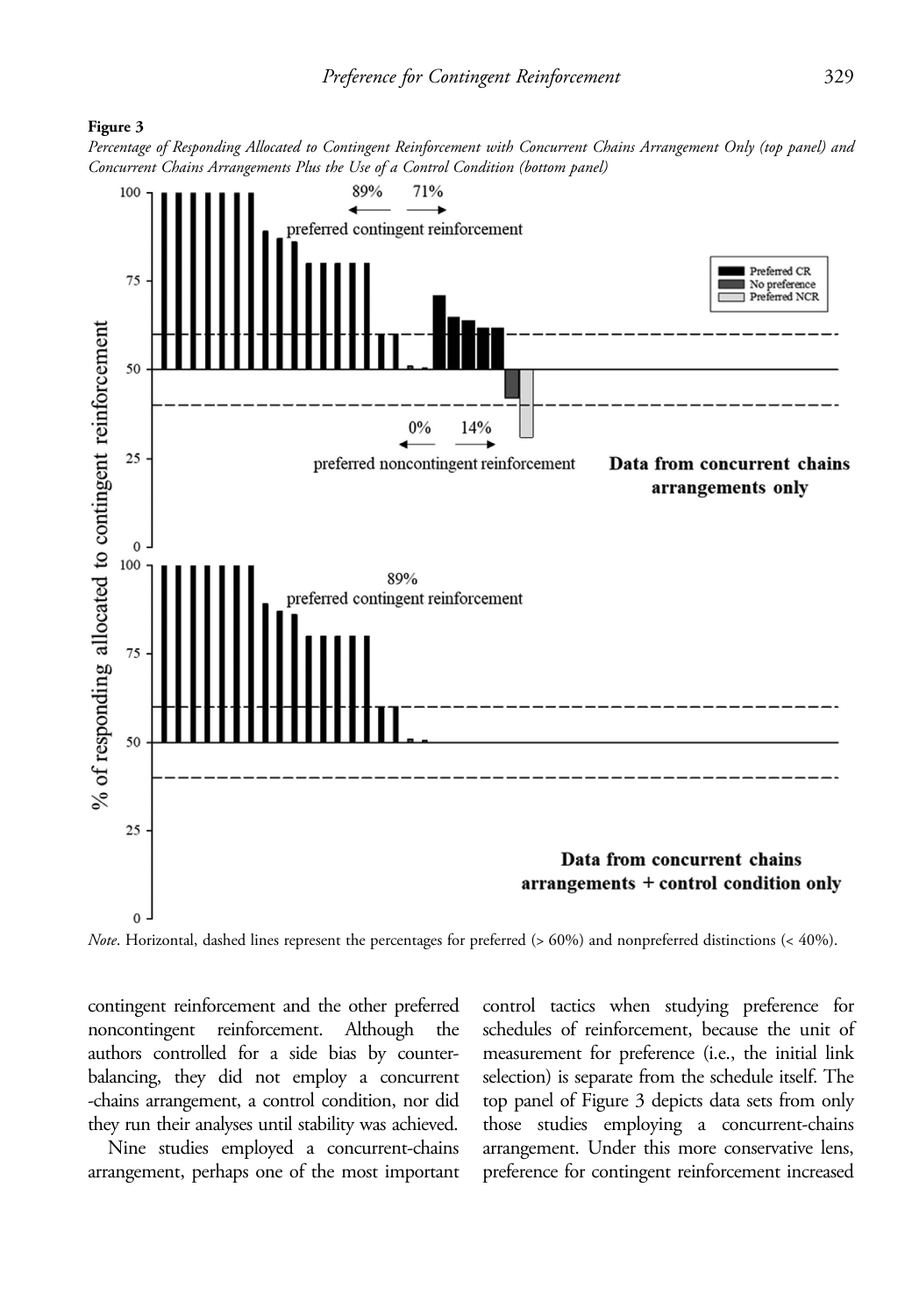to 85% across all data sets (89% and 71% for individual and aggregated data sets, respectively).

The number of opportunities to express a preference provided to participants differed considerably across studies, and this procedural aspect of preference testing may have also affected outcomes (Taylor, 1972). In behavior analysis, to determine experimental control, data are visually analyzed using three characteristics: (a) level, (b) trend, and (c) variability. However, this information was not always available in reviewed studies. We extracted the number of points at which individuals were given the option to choose among the schedules across studies. If the study employed a concurrent-chains arrangement, the choice points were the number of initial link selections the individual made. If the study employed a concurrent-operants arrangement, the choice points were the number of times an individual was given to initially select among the options. If three or more choice points were provided, this was categorized as sufficient as three data points are considered the minimal requirement to indicate a trend or effect (Kratochwill et al., 2010). All studies reporting individual data provided sufficient measurement, while three of seven studies (43%) reporting aggregated data sets did not.

The interpretation of preference outcomes may be affected by the stability of data. If data are variable, evaluations are typically extended until stability is achieved. Each study either had their own criterion for determining preference by way of the stability of the data (e.g., three consecutive selections of the same initial link) or they did not report their criterion; therefore, we employed the What Works Clearinghouse guidelines for visual inspection of single-case designs to determine if the current evaluations, among the individual data sets, were extended until stability was achieved. Primarily, we looked to see if the researchers ended their preference analyses on a trend that indicated a clear preference or clear indifference. This typically

looked like the participant selected the same choice option for the last 3-5 trials or sessions. Six of eight studies reporting individual data achieved stability within their preference analyses; one did not (Stangeland et al., 2012) and the data remained variable across the entire analysis (for three out of four participants). The remaining study (Buyer et al., 1987) only reported the preference outcomes summarized in a table; thus, visual inspection was not possible. For all aggregated data sets, preference outcomes were averaged across all participants. Thus, it is unknown if stability was achieved on an individual basis.

A control option is necessary to distinguish between indiscriminate responding and indifferent responding. That is, if a participant's selections are split equally among choices, a control elucidates whether those choices represent unsystematic responding, in which they also equally select the control condition, or represents indifference in which their responding is spread across the available choices but not the control. Seven out of eight studies (89%) reporting individual data and zero studies reporting aggregated data employed a control condition. Of the studies in which the data sets that indicated no preference, two studies did not include a control condition (i.e., Tarte, 1981; Winefield & Manglaras, 1980). Control conditions included variations of extinction, including one in which the participant could engage in the response, but no reinforcer was delivered, an alone condition, in which there was no opportunity to engage in the response or access the reinforcer, and a condition in which the delivery of the reinforcer was delayed up to 20 s. Narrowing the lens further to the inclusion of a control condition in addition to the use of a concurrent-chains arrangement (Figure 3, bottom panel), the preference for contingent reinforcement increased from 85% to 89%.

Yoking procedures are employed in studies to control for the confound of reinforcer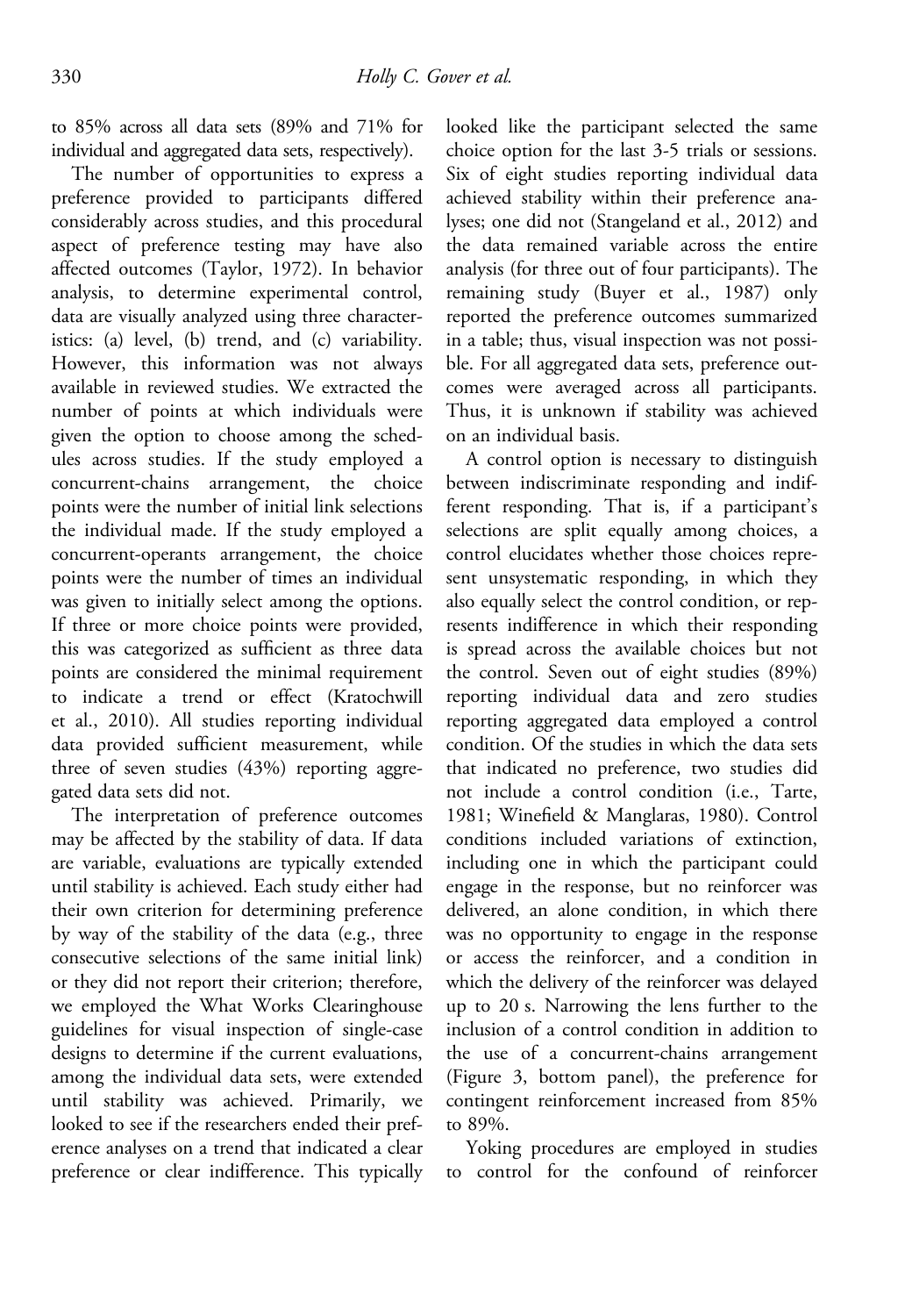quantity being dissimilar across conditions. Yoking procedures can include equating both the frequency of reinforcement, as well as the temporal distribution of the reinforcers. Some studies yoked the noncontingent condition duration to that of the contingent condition. Of the studies reporting individual data, three of eight studies (36%) yoked both the frequency and temporal distribution, one (13%) yoked the duration of the conditions, and four (50%) did not employ any yoking procedures or did not describe them. Of the studies reporting aggregated data, three of seven (43%) yoked the duration of the conditions, three (43%) yoked the frequency of reinforcers, and one did not employ any yoking procedures or did not describe them.

A point biserial correlation was calculated with the individual data sets to assess the relation between a preference for contingent reinforcement and if yoking procedures were used or not. Overall, there was a small and nonsignificant negative correlation between the two variables ( $r = -.153$ ,  $p = .403$ ). An independent samples t-test was conducted as well. There was no significant difference in the scores for studies that used yoking procedures  $(M = 70.6, SD = 17.2)$  compared to those that did not  $(M = 77.2, SD = 27)$ ,  $t(30) = -0.847$ ,  $p = .403; d = .3.$ 

Interpretation of the outcomes may prove challenging given that some studies did not yoke the frequency and the temporal distribution of reinforcer deliveries between conditions (see Tables 3 and 4) and thus, reinforcement rate may not be equal across conditions. This challenge is rendered somewhat moot, however, when one looks at the contingency arrangement employed in the studies that did not yoke. For example, in Lepper et al. (2013), an edible item was delivered to the child following an adult emitting a sound (NCR) or following an adult emitting a sound and the child emitting an operant response of raising their arms (contingent reinforcement). Thus, the rate of reinforcement was equal per trial, but the delay to the reinforcer differed. As another example, in Slaton and Hanley (2016), the reinforcer was delivered following a period of time in which the child simply waited or in which they engaged in some behavior and these durations were equated; sessions ended after three reinforcement components were experienced. Thus, the rate was the same across conditions given this trial-like format.

An array of additional control tactics was used beyond those mentioned above. Each study's control procedures are highlighted in Tables 3 and 4 and included tactics such as controlling for side biases by randomizing the order of initial links or schedule locations, monitoring the integrity of the reinforcement across the two conditions to ensure they were equal, and ensuring that initial links were neither preferred nor nonpreferred to control for any visual or color preference influence over selections.

#### **Discussion**

We found that across a variety of experimental preparations and participant demographics, most participants indicated a preference for receiving reinforcers contingent on responding rather than receive the same reinforcers for free. In fact, when a preference was shown, that is, excluding the no-preference data sets, and the data were presented for individual participants, preference for contingent reinforcement was evident 96% of the time. Further, the evidence for a general preference for contingent reinforcement becomes more robust when additional control tactics are added to evaluations. Despite some ambiguity imposed when participant data were aggregated and opportunities to express a preference were often limited, preference for contingent reinforcement was revealed 73% of the time when a preference for either was evident. In sum, there appears to be a strong and general preference for contingent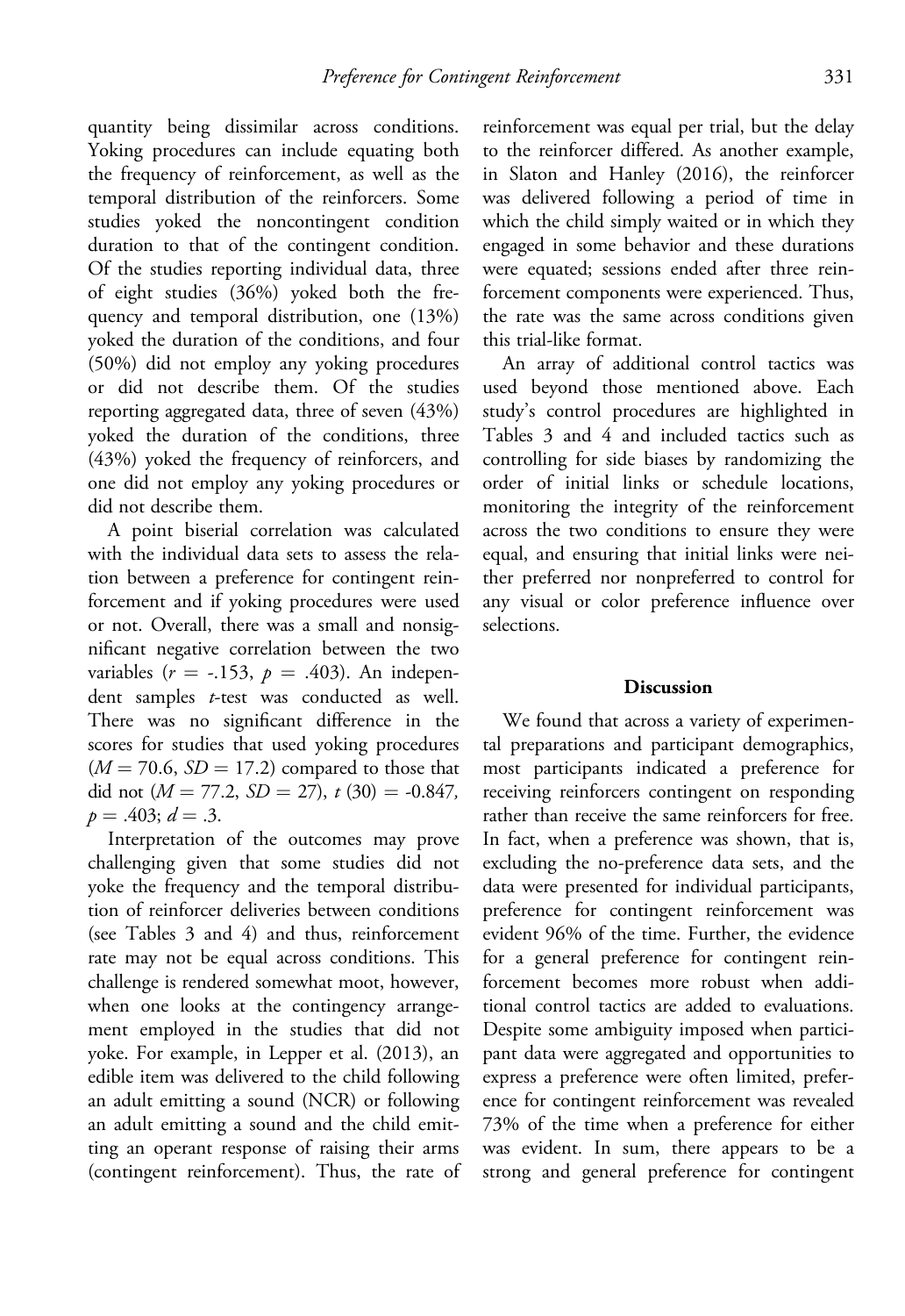reinforcement. However, our understanding of the boundary conditions of this phenomenon remains cursory, and more research is needed.

Although phylogenetic influences should not be overlooked (indeed, Catania, 1980, hypothesized there may be evolutionary advantages influencing animals' preference for free-choice), additional factors may contribute to a preference for contingent reinforcement. For instance, some reinforcers may be more sensitive to fluctuations in satiation and deprivation, and a contingent relation may directly serve these flexible motivational states (Hanley et al., 1997). Luczynski and Hanley (2009) evaluated preference for contingent social attention among eight typically developing children. Seven of eight children preferred to receive attention contingent on a social bid and allocated most of their selections to contingent reinforcement. The value of social attention may vary across time. Thus, a condition in which attention can be obtained when it is at its highest value, through a functional communication response, may be preferred to a condition in which attention is delivered on a time-based schedule irrespective of the child's motivation. The preference for contingent reinforcement may come from the ability to influence the timing of the reinforcer delivery, thus allowing the individual to access the reinforcer when it is most valued (Hanley et al., 1997).

Another factor influencing preference could be that, in some preparations, the reinforcer value may be greater in the contingent reinforcement condition because the reinforcer is delivered following a state of deprivation. This would be the case if the reinforcer was freely available in the noncontingent condition, but unavailable during the response requirement in the contingent reinforcement condition. This was exemplified when the reinforcer was the individual's own stereotypy (Potter et al., 2013, Slaton & Hanley, 2016). The participants gained access following the response requirement in which stereotypy was blocked in the contingent reinforcement condition, and the

participants were able to engage in stereotypy for the entirety of the noncontingent condition. Stereotypy being restricted during the contingent condition may have functioned as an establishing operation; its availability thereafter may have been more valuable. If reinforcer delivery following periods of deprivation indeed is a relevant factor in the preference for contingent reinforcement, future research could compare a time-based delivery condition in which the reinforcer is absent during the delays, to a condition in which continuous access is available (e.g., Rajaraman et al., 2021). Presumably, preference for contingency would erode given the choice of continuous noncontingent reinforcer access verses limited contingent reinforcer access following periods of deprivation, if differential *value* was not driving preference for contingent reinforcement.

Other potential factors influencing outcomes could include preference for receiving reinforcers spaced over time, the increased value of a reinforcer following the effort of completing a response requirement (Hackenberg, 2009), or the density of reinforcement in a given condition if proper yoking procedures were not employed (Briggs et al., 2018; Herrnstein, 1961). Although the outcomes from the statistical analyses did not suggest that yoking procedures made a significant difference in preference outcomes, this inclusion of studies that used no yoking procedures likely affected this. Future studies should still employ yoking procedures to ensure differences between reinforcer rates across conditions are minimized.

Despite generally consistent outcomes revealing preference for contingency, eight individual and four aggregated data sets indicated no preference and one individual and three aggregated data sets indicated a preference for noncontingent reinforcement arrangements. These outcomes may have occurred for several reasons. First, the participants responding may simply have been indicative of indifference or preference for noncontingent reinforcement. To illustrate, the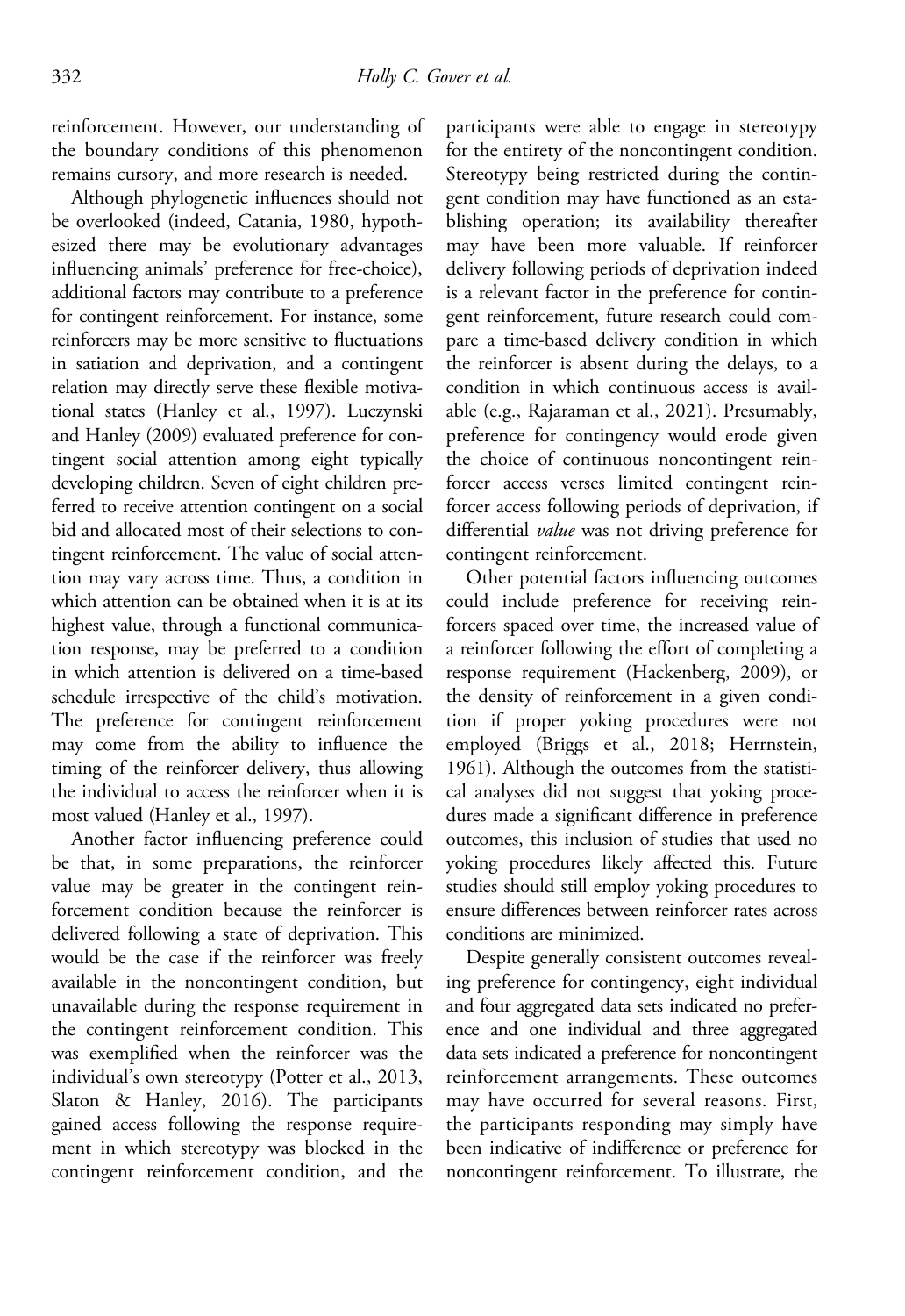participant Jon in Potter et al. (2013) selected almost equally the condition that allowed him to freely engage in stereotypy and the condition in which he was given access to his own stereotypy contingent on engagement with leisure items. He rarely selected the restriction-only condition, the control. Thus, his selections were likely indicative of indifference. For the aggregated data sets, the lack of preference outcome could be an artifact of the data aggregation. All aggregated data sets reported preference outcomes as a percentage allocation to contingent reinforcement averaged across participants. Presumably an average was first calculated for each participant's responding, and as a result, these data likely went through two levels of aggregation. Aggregation masks variability, and it is possible that participants demonstrating a preference for contingent or noncontingent reinforcement were obscured.

Second, the participants' responding may have been indiscriminate, meaning it did not come under control of the terminal links, or the associations between the initial and terminal links were not learned. As another possible reason, there may have been contingent properties of reinforcement in both conditions (i.e., noncontingent reinforcement was programmed but not experienced). For example, one participant in Luczynski and Hanley (2009), Lou, allocated responding equally to contingent reinforcement and noncontingent reinforcement while not selecting the extinction control. Interestingly, he emitted high rates of a functional communication response during both the contingent and noncontingent reinforcement conditions, despite there being no programmed contingency in the latter. However, because of the high rate of Lou's responses in the noncontingent reinforcement, the time-based delivery of the reinforcer often followed the response. The authors conducted post-hoc conditional probability measures quantifying

the response and reinforcer occurrences during the noncontingent reinforcement conditions. Lou experienced many response–reinforcer occurrences during the noncontingent reinforcement condition. Therefore, the apparent indifference may have resulted because the programmed differences between the two conditions were not necessarily experienced. In other words, although there was not a contingent, programmed response–reinforcer relation in the noncontingent condition, it may have appeared this way for Lou and thus led to no preference being shown between contingent and noncontingent reinforcement.

Finally, despite the fact that studies in the current analyses programmed for reinforcer quality to be the same between contingent and noncontingent conditions, differences between conditions may have introduced nonprogrammed differences in reinforcer quality. These differences may have contributed to preference for noncontingent reinforcement. As an example, Makin and Deni (1982) measured preference for contingent or noncontingent visual stimulation across two different groups of infants. The two groups of infants allocated 34% and 24% of their responding to contingent reinforcement. The authors discussed that the unpredictability of the noncontingent condition may have been attractive, and because of the uncertainty, the infants attended to this condition more. However, as noted above, the participants also engaged in lever pressing at a higher rate in the noncontingent condition, which may have influenced this outcome. Nevertheless, using an intermittent contingentreinforcement schedule would be important in future research in this area.

There are several areas for future research that may help to inform behavior analysts' ability to design preferred environments using programmed reinforcers. First, all studies in the current review evaluated preference the way positive reinforcers are arranged. To our knowledge, no studies have evaluated preference for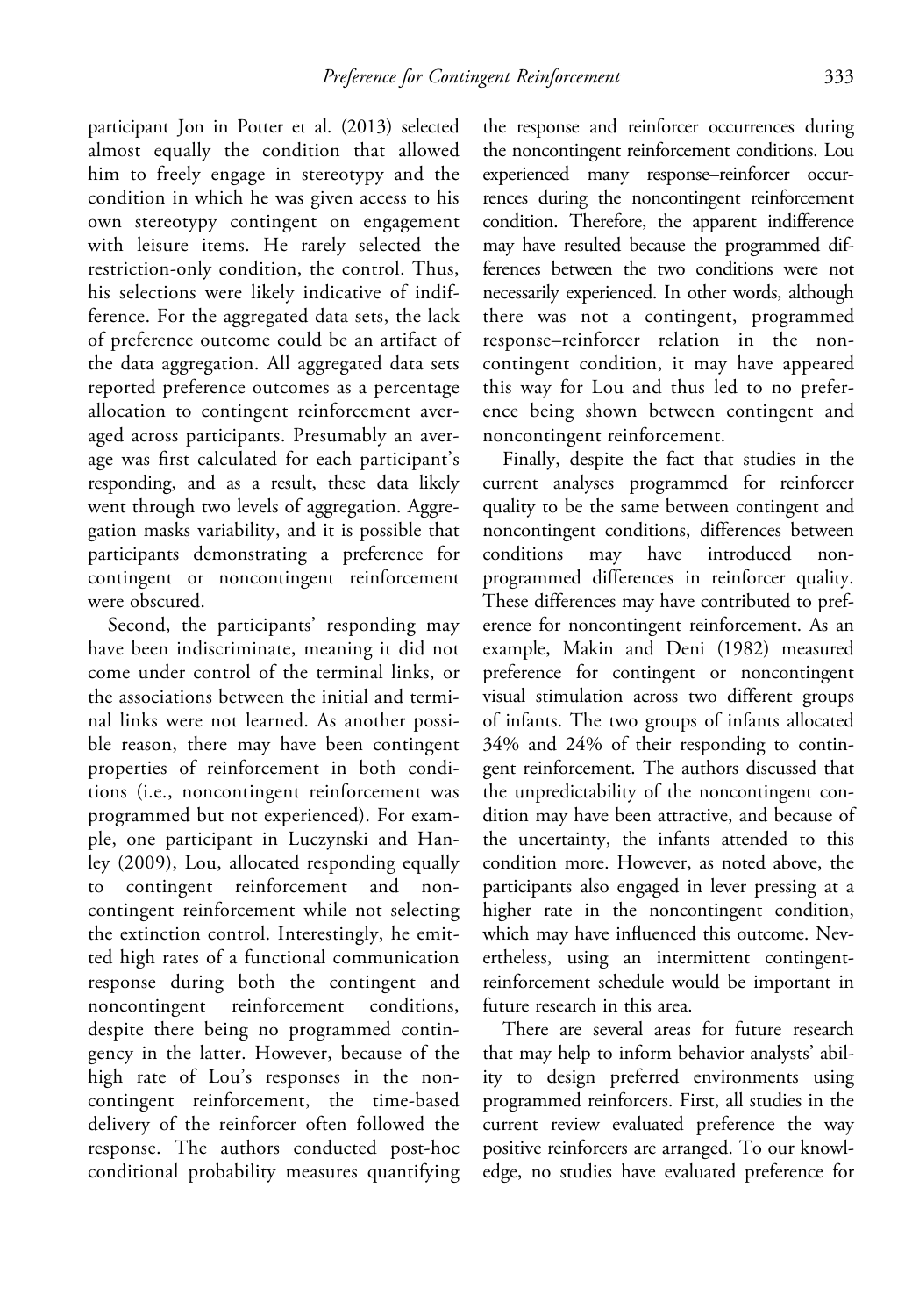contingent and noncontingent negative reinforcement schedules (e.g., breaks from academic work), although preference studies have been conducted that evaluate preference for positive versus negative reinforcement contingencies (DeLeon et al., 2001). Second, future research could evaluate durability of preference when the initial link requirement is increased. The current study was limited to a comparison of preference for contingent reinforcement when the response requirements were similar and of relatively low effort. Some studies, which were outside the scope of the current paper, have evaluated preferences when the response requirement was increased, and reinforcer schedule thinned. Luczynski and Hanley (2010) evaluated preference for contingent reinforcement when the response requirement was increased along a progressive ratio. Preference for contingent reinforcement initially persisted. Preference switched once the response requirement reached an FR 8 and 10 for the two participants, respectively. In addition, Osiurak et al. (2013) evaluated preference for a contingent condition when the noncontingent condition duration was decreased by increasing the speed of the computerized task. Once the computerized task in the noncontingent condition was completed in a speed at least three times as quickly as the contingent condition, preferences switched from contingent to noncontingent reinforcement. The Osiurak et al. results in this example, however, could be described by the matching law given that reinforcement rates were not yoked across the conditions, and there was a shorter delay to reinforcement in the noncontingent condition. It would be interesting and useful to understand the type of learning histories that influence the point at which individuals' preference for certain reinforcement schedules change and if these experiences could be arranged to deliberately affect preference for therapeutic teaching contexts.

Third, preference analyses could be extended to those implementing treatments. Do caregivers prefer to deliver contingent reinforcers? There is some evidence that they do. Gabor et al. (2016) evaluated caregiver preference for interventions to treat socially maintained problem behavior and found that four of five caregivers preferred differential reinforcement procedures. One did not exhibit a preference and no caregiver preferred noncontingent reinforcement. This question is important as the adoptability of treatments likely influences the maintenance and generalization of treatment use and effects. Further, additional conditions could be evaluated such as the combination of contingent and noncontingent reinforcement, which may be more practical for settings in which a caregiver's attention is divided among multiple individuals (e.g., a classroom).

To conclude, researchers interested in studying preference for reinforcement schedules with humans should consider employing a combination of control tactics previously discussed. Most notably, a concurrent-chains arrangement should be employed, as this design may be a stronger indicator of preference between different schedules of reinforcement because it controls for many potential confounds present in other designs. When using this arrangement, researchers should counterbalance initial links to control for side biases and ensure other variables (e.g., color) are not driving initial link selections. In addition, a control condition should be included to identify potential indiscriminate responding, participants should be given sufficient opportunities to express a preference by running analyses until stability is achieved, reinforcer quality should be equal across conditions, and if necessary, yoking procedures should be included.

It is important to know that individuals generally prefer contingent reinforcement, but now we need more research to know the boundaries of this preference, as well as the conditions that give rise to this preference in order to optimize preferred environments that promote adaptive behavior.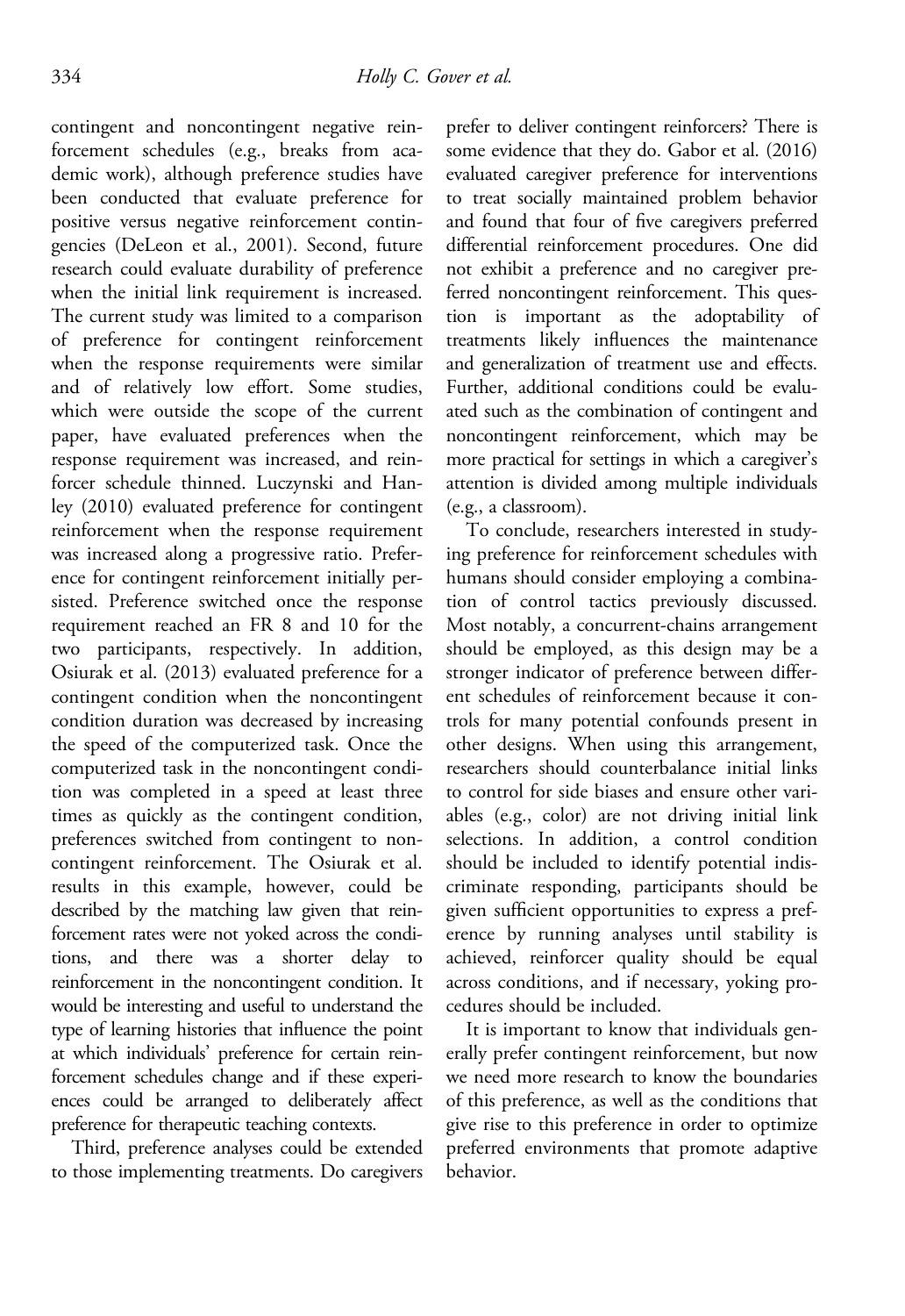- Briggs, A. M., Akers, J. S., Greer, B. D., Fisher, W. W., & Retzlaff, B. J. (2018). Systematic changes in preference for schedule-thinning arrangements as a function of relative reinforcement density. Behavior Modification, 42(4), 472-497. [https://doi.](https://doi.org/10.1177/0145445517742883) [org/10.1177/0145445517742883](https://doi.org/10.1177/0145445517742883)
- Buyer, L. S., Berkson, G., Winnega, M. A., & Morton, L. (1987). Stimulation and control as components of stereotyped body rocking. American Journal of Mental Deficiency, 91, 543-547. [https://](https://psycnet.apa.org/record/1987-19097-001) [psycnet.apa.org/record/1987-19097-001](https://psycnet.apa.org/record/1987-19097-001)
- Catania, A. C. (1963). Concurrent performances: A baseline for the study of reinforcement magnitude. Journal of the Experimental Analysis of Behavior, 6(2), 299-300.<https://doi.org/10.1901/jeab.1963.6-299>
- Catania, A. C. (1980). Freedom of choice: A behavioral analysis. Psychology of Learning and Motivation, 14, 97- 145. [https://doi.org/10.1016/S0079-7421\(08\)60160-7](https://doi.org/10.1016/S0079-7421(08)60160-7)
- Catania, A. C. (1992). Learning. Prentice Hall.
- DeLeon, I. G., Neidert, P. L., Anders, B. M., & Rodriguez-Catter, V. (2001). Choices between positive and negative reinforcement during treatment for escape-maintained behavior. Journal of Applied Behavior Analysis, 34(4), 521-525. [https://doi.org/10.1901/](https://doi.org/10.1901/jaba.2001.34-521) [jaba.2001.34-521](https://doi.org/10.1901/jaba.2001.34-521)
- Gabor, A. M., Fritz, J. N., Roath, C. T., Rothe, B. R., & Gourley, D. A. (2016). Caregiver preference for reinforcement-based interventions for problem behavior maintained by positive reinforcement. Journal of Applied Behavior Analysis, 49(2), 215-227. [https://](https://doi.org/10.1002/jaba.286) [doi.org/10.1002/jaba.286](https://doi.org/10.1002/jaba.286)
- Hackenberg, T. D. (2009). Token reinforcement: A review and analysis. Journal of the Experimental Analysis of Behavior, 91(2), 257-286. [https://doi.org/10.](https://doi.org/10.1901/jeab.2009.91-257) [1901/jeab.2009.91-257](https://doi.org/10.1901/jeab.2009.91-257)
- Hagopian, L. P., Dozier, C. L., Rooker, G. W., & Jones, B. A. (2013). Assessment and treatment of severe problem behavior. In G. J. Madden, W. V. Dube, T. D. Hackenberg, G. P. Hanley, & K. A. Lattal (Eds.), APA handbook of behavior analysis, Vol. 2: Translating principles into practice. (pp. 353-386). American Psychological Association. [https://doi.org/](https://doi.org/10.1037/13938-014) [10.1037/13938-014](https://doi.org/10.1037/13938-014)
- Hagopian, L. P., Fisher, W. W., Sullivan, M. T., Acquisto, J., & LeBlanc, L. A. (1998). Effectiveness of functional communication training with and without extinction and punishment: A summary of 21 inpatient cases. Journal of Applied Behavior Analysis, 31(2), 211-235. [https://doi.org/10.1901/jaba.](https://doi.org/10.1901/jaba.1998.31-211) [1998.31-211](https://doi.org/10.1901/jaba.1998.31-211)
- Hanley, G. P., Iwata, B. A., & Lindberg, J. S. (1999). Analysis of activity preferences as a function of differential consequences. Journal of Applied Behavior Analysis, 32(1), 419-435. [https://doi.org/10.1901/jaba.](https://doi.org/10.1901/jaba.1999.32-419) [1999.32-419](https://doi.org/10.1901/jaba.1999.32-419)
- Hanley, G. P., Piazza, C. C., Fisher, W. W., Contrucci, S. A., & Maglieri, K. A. (1997). Evaluation of client preference for function-based treatment packages. Journal of Applied Behavior Analysis, 30(3), 459-473.<https://doi.org/10.1901/jaba.1997.30-459>
- Hausman, N. L., Javed, N., Bednar, M. K., Guell, M., Schaller, E., Nevill, R. E., & Kahng, S. (2021). Interobserver agreement: A preliminary investigation into how much is enough?. Journal of Applied Behavior Analysis. Advance online publication. [https://doi.org/](https://doi.org/10.1002/jaba.811) [10.1002/jaba.811](https://doi.org/10.1002/jaba.811)
- Herrnstein, R. J. (1961). Relative and absolute strength of response as a function of frequency of reinforcement. Journal of the Experimental Analysis of Behavior, 4(3), 267-272.<https://doi.org/10.1901/jeab.1961.4-267>
- Herrnstein, R. J., & Heyman, G. M. (1979). Is matching compatible with reinforcement maximization on concurrent variable interval, variable ratio? Journal of the Experimental Analysis of Behavior, 31(2), 209-223. <https://doi.org/10.1901/jeab.1979.31-209>
- Hull, C. L. (1943). Principles of behaviour. Appleton.
- Iwata, B. A., Pace, G. M., Dorsey, M. F., Zarcone, J. R., Vollmer, T. R., Smith, R. G., Rodgers, T. A., Lerman, D. C., Shore, B. A., Mazaleski, J. L., Goh, H.-L., Edwards-Cowdery, G., Kalsher, M. J., McCosh, K. C., & Willis, K. D. (1994). The functions of self-injurious behavior: An experimentalepidemiological analysis. Journal of Applied Behavior Analysis, 27(2), 215-240. [https://doi.org/10.1901/](https://doi.org/10.1901/jaba.1994.27-215) [jaba.1994.27-215](https://doi.org/10.1901/jaba.1994.27-215)
- Jensen, G. D. (1963). Preference for bar pressing over "freeloading" as a function of number of rewarded presses. Journal of Experimental Psychology, 65(2), 451.<https://doi.org/10.1037/h0049174>
- Kazdin, A. E. (2011). Single-case research designs: Methods for clinical and applied settings. Oxford University Press.
- Kratochwill, T. R., Hitchcock, J., Horner, R. H., Levin, J. R., Odom, S. L., Rindskopf, D. M., & Shadish, W. R. (2010). Single-case designs technical documentation. Retrieved from What Works Clearinghouse website: [http://ies.ed.gov/ncee/wwc/pdf/](http://ies.ed.gov/ncee/wwc/pdf/wwc_scd.pdf) [wwc\\_scd.pdf.](http://ies.ed.gov/ncee/wwc/pdf/wwc_scd.pdf)
- Lepper, T. L., Petursdottir, A. I., & Esch, B. E. (2013). Effects of operant discrimination training on the vocalizations of nonverbal children with autism. Journal of Applied Behavior Analysis, 46(3), 656-661. <https://doi.org/10.1002/jaba.55>
- Liberati, A., Altman, D. G., Tetzlaff, J., Mulrow, C., Gotzsche, P. C., Ioannidis, J. P. A., Clarke, M., Devereaux, P. J., Kleijnen, J., & Moher, D. (2009). The PRISMA statement for reporting systematic reviews and meta-analyses of studies that evaluate health care interventions: Explanation and elaboration. Journal of Clinical Epidemiology, 62(10). [https://](https://doi.org/10.1016/j.jclinepi.2009.06.006) [doi.org/10.1016/j.jclinepi.2009.06.006](https://doi.org/10.1016/j.jclinepi.2009.06.006)
- Luczynski, K. C., & Hanley, G. P. (2009). Do children prefer contingencies? An evaluation of the efficacy of